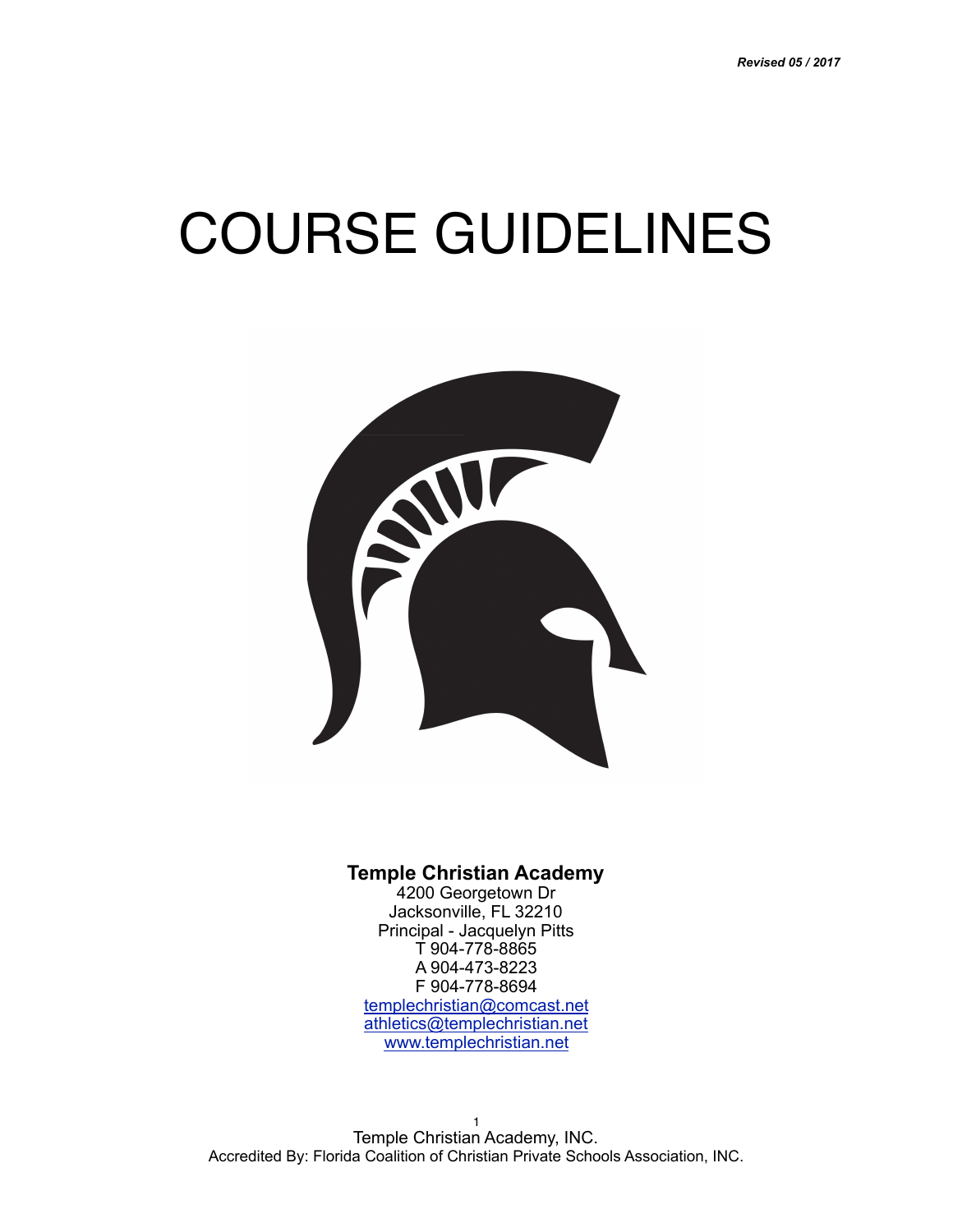## **TABLE OF CONTENTS**

| <b>Guidance Services</b>       | Pg. 3  |
|--------------------------------|--------|
| <b>Graduation Requirements</b> | Pg. 3  |
| English                        | Pg.4   |
| <b>Mathematics</b>             | Pg. 7  |
| <b>Science</b>                 | Pg. 9  |
| <b>Social Sciences</b>         | Pg. 12 |
| <b>Core Courses</b>            | Pg. 15 |
| <b>General Information</b>     | Pg. 17 |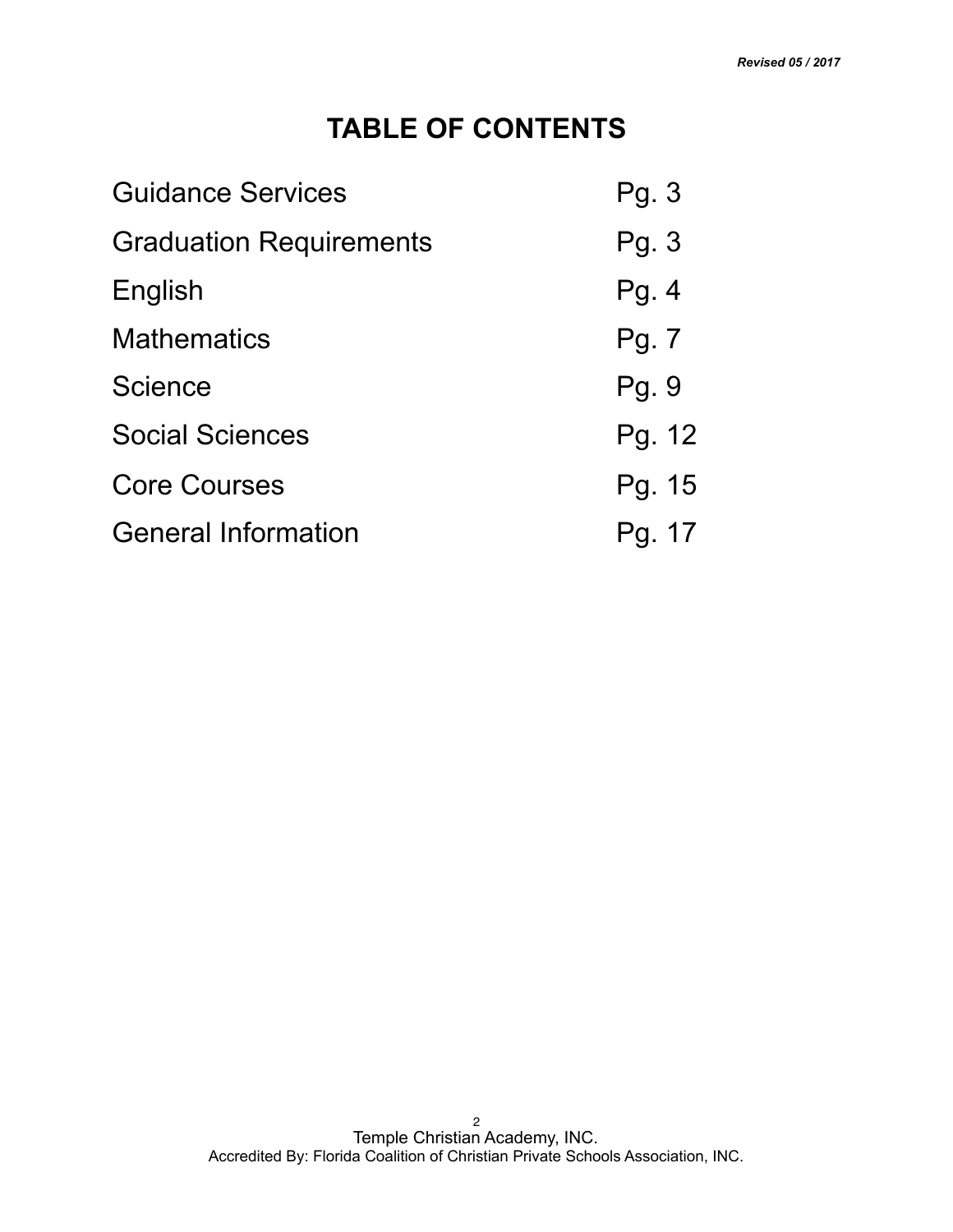#### **GUIDANCE SERVICES**

Every student at Temple Christian Academy is set on a 5-Year plan starting in their 8th grade year. It is our goal and desire that all of our students not only succeed in high school but in their post-secondary institutions they choose to attend. Each year students meet with their guidance counselor starting in their 8th grade year to discuss what courses they are interested in and the paths they have to take to be eligible for those courses. It is our goal to encourage students to have a sense of exploration that will prime students for life after graduation. Counselors will help students with college and scholarship research, financial assistance, alternative education options, and testing information.

| <b>College Prep (Honors)</b>                          | <b>Standard</b>                             |
|-------------------------------------------------------|---------------------------------------------|
| English (4 Credits)<br>English I Hon.                 | English (4 Credits)<br>English I            |
| English II Hon.                                       | English II                                  |
| English III Hon.                                      | English III                                 |
| English IV Hon.                                       | English IV                                  |
| Math (4 Credits)                                      | Math (4 Credits)                            |
| Algebra I Hon.                                        | Algebra I                                   |
| Algebra II Hon.                                       | Geometry                                    |
| Geometry Hon.                                         | Algebra II                                  |
| Any math Algebra II or higher                         | Consumer Math (or higher math)              |
| Science (4 Credits)                                   | Science (3 Credits)                         |
| Biology I Hon.                                        | <b>Biology I</b>                            |
| Physical Science Hon.                                 | <b>Physical Science</b>                     |
| Chemistry Hon.                                        | Chemistry                                   |
| Any science Biology I or higher                       |                                             |
|                                                       | Social Sciences (3 Credits)                 |
| Social Sciences (3 Credits)                           | <b>American History</b>                     |
| American History Hon.                                 | <b>World History</b>                        |
| <b>World History Hon.</b><br>American Government Hon. | American Government                         |
| Economics Hon.                                        | Economics                                   |
|                                                       | Bible (2 Credits Minimum)                   |
| Bible (2 Credits Minimum)                             | Health (1 Credit)                           |
| Foreign Language (2 Credits Minimum)                  | Physical Education (1 Credit)               |
| Health (1 Credit)                                     | Practical or Performing Arts (1 Credit)     |
| Physical Education (1 Credit)                         | Electives (6 Credits Minimum)               |
| Practical or Performing Arts (1 Credit)               | Online Course (1 Credit Minimum)*           |
| Upper Level Electives (4 Credits Minimum)             | Must earn a "C" or higher to receive credit |
| Online Course (1 Credit Minimum)*                     |                                             |
| Must earn a "C" or higher to receive credit           |                                             |

## **GRADUATION REQUIREMENTS**

|              |     | *Online course requirement does not apply to students who have an individual education plan. |                    |                         |
|--------------|-----|----------------------------------------------------------------------------------------------|--------------------|-------------------------|
| <b>GRADE</b> |     | <b>NUMERICAL SCALE</b>                                                                       | <b>QUALITY PTS</b> | <b>QUALITY PTS HON.</b> |
|              |     | $90 - 100$                                                                                   |                    |                         |
| В            |     | $80 - 89$                                                                                    |                    | 3.5                     |
|              | $=$ | 70 - 79                                                                                      |                    | 2.5                     |
|              |     | $60 - 69$                                                                                    |                    |                         |
|              |     | <b>59 &amp; BELOW</b>                                                                        |                    |                         |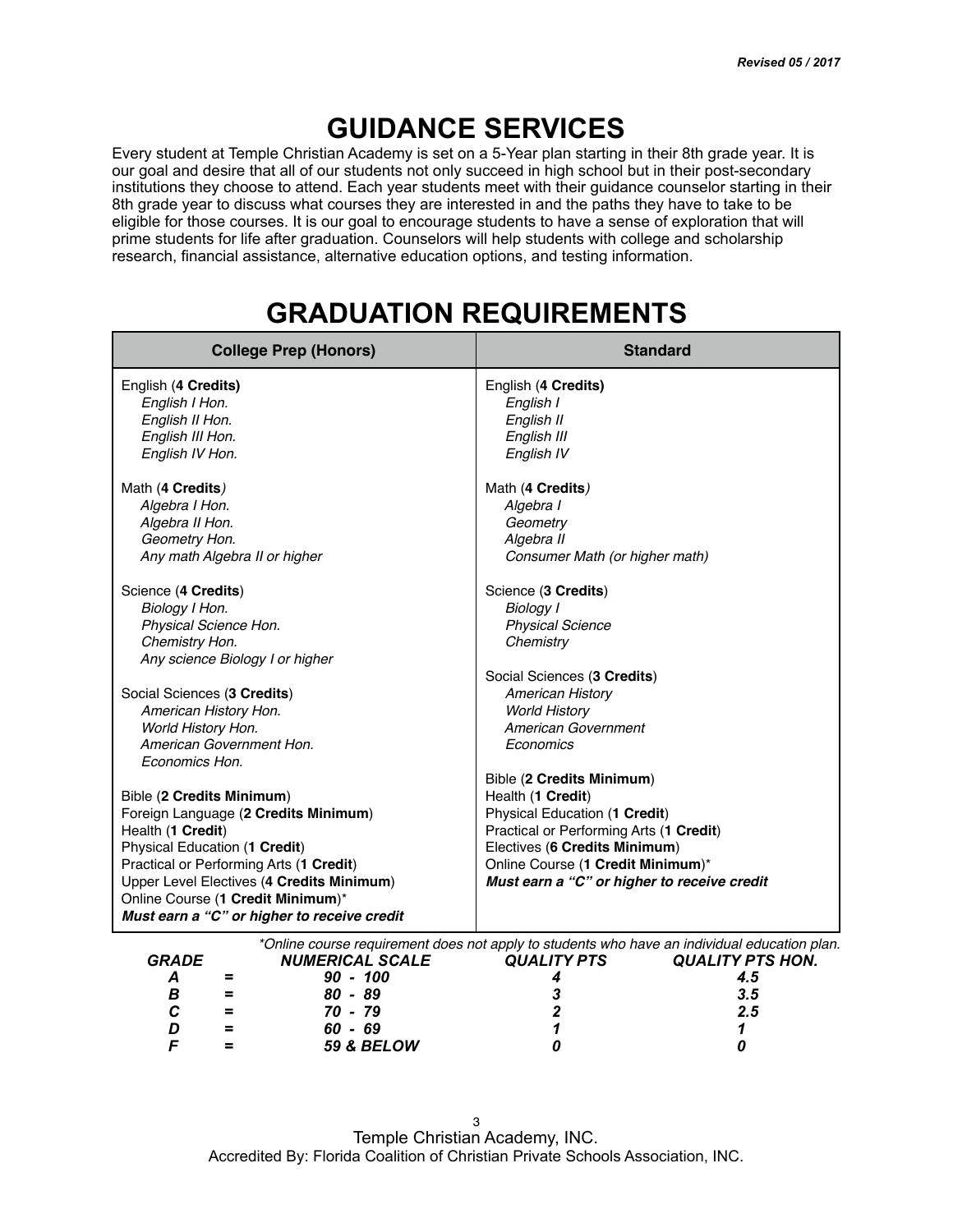| <b>ENGLISH</b>                                                                                                                                                                                                                                                                                                                                                                                                                                                                                                                                                                                                                                                                                                                                                                                                                                                                                                                                                                                                              |               |                          |
|-----------------------------------------------------------------------------------------------------------------------------------------------------------------------------------------------------------------------------------------------------------------------------------------------------------------------------------------------------------------------------------------------------------------------------------------------------------------------------------------------------------------------------------------------------------------------------------------------------------------------------------------------------------------------------------------------------------------------------------------------------------------------------------------------------------------------------------------------------------------------------------------------------------------------------------------------------------------------------------------------------------------------------|---------------|--------------------------|
| <b>COURSE CODE</b><br><b>COURSE NAME</b>                                                                                                                                                                                                                                                                                                                                                                                                                                                                                                                                                                                                                                                                                                                                                                                                                                                                                                                                                                                    | <b>CREDIT</b> | RECOMMENDED GRADE        |
| 1001310<br>English I<br>Pre-Requisite: Completion of eighth grade English<br>Students will develop an understanding for reading, writing, research, listening, speaking, and the oral and written<br>conventions of the English language. These skills will be taught through reviewing grammar principles, writing<br>compositions, and analyzing literature. Students will write short stories, responses to literature, expository and<br>persuasive compositions, and research reports. Literature for this course includes poetry, short stories, novels, plays,<br>and non-fiction.                                                                                                                                                                                                                                                                                                                                                                                                                                   | 1             | 9                        |
| 1001320<br>English I Honors<br>Pre-Requisite: Completion of eighth grade English<br>Designed for students with high academic interest and a strong work ethic. This course will require summer reading<br>and a more rigorous work load to prepare students for AP Eng. Literature & Composition or Dual Enrollment in the<br>11th/12th grade. Students will develop an understanding for reading, writing, research, listening, speaking, and the<br>oral and written conventions of the English language. These skills will be taught through reviewing grammar<br>principles, writing compositions, and analyzing literature. Students will write short stories, responses to literature,<br>expository and persuasive compositions, and research reports. Literature for this course includes poetry, short<br>stories, novels, plays, and non-fiction. Extensive independent work, self-discipline, and commitment to meet rigorous<br>expectations and timelines are required.                                        | 1             | 9                        |
| 1001340<br>English II<br>Pre-Requisite: Completion of English I<br>Students will develop an understanding for reading, writing, research, listening, speaking, and the oral and written<br>conventions of the English language. These skills will be taught through reviewing grammar principles, writing<br>compositions, and analyzing literature. Students will write short stories, responses to literature, expository and<br>persuasive compositions, and research reports. Literature for this course includes a context of multi-genre study of<br>contemporary and traditional texts.                                                                                                                                                                                                                                                                                                                                                                                                                              | 1             | 10                       |
| 1001350<br>English II Honors<br>Pre-Requisite: Completion of English I Honors or teacher recommendation<br>Designed for students with high academic interest and a strong work ethic. This course will require summer reading<br>and a more rigorous work load to prepare students for AP Eng. Literature & Composition or Dual Enrollment in the<br>11th/12th grade. Students will develop an understanding for reading, writing, research, listening, speaking, and the<br>oral and written conventions of the English language. These skills will be taught through reviewing grammar<br>principles, writing compositions, and analyzing literature. Students will write short stories, responses to literature,<br>expository and persuasive compositions, and research reports. Literature for this course includes a context of multi-<br>genre study of contemporary and traditional texts. Extensive independent work, self-discipline, and commitment to<br>meet rigorous expectations and timelines are required. |               | 10                       |
| 1001370<br>English III<br>Pre-Requisite: Completion of English II<br>Students will develop an understanding for reading, writing, research, listening, speaking, and the oral and written<br>conventions of the English language. These skills will be taught through reviewing grammar principles, writing<br>compositions, and analyzing literature. Students will write short stories, responses to literature, expository and<br>persuasive compositions, and research reports. Literature for this course includes American Literature.                                                                                                                                                                                                                                                                                                                                                                                                                                                                                | 1             | 11                       |
| 1001380<br>English III Honors<br>Pre-Requisite: Completion of English II Honors or teacher recommendation<br>Designed for students with high academic interest and a strong work ethic. This course will require summer reading<br>and a more rigorous work load to prepare students for ACT/SAT/CPT/PERT/ASVAB testing. Students will be required<br>to submit a 5 page research paper. Students will develop an understanding for reading, writing, research, listening,<br>speaking, and the oral and written conventions of the English language. These skills will be taught through reviewing<br>grammar principles, writing compositions, and analyzing literature. Students will write short stories, responses to<br>literature, expository and persuasive compositions, and research reports. Literature for this course includes American<br>Literature. Extensive independent work, self-discipline, and commitment to meet rigorous expectations and timelines<br>are required.                                |               | 11                       |
| <b>COURSE CODE</b><br><b>COURSE NAME</b>                                                                                                                                                                                                                                                                                                                                                                                                                                                                                                                                                                                                                                                                                                                                                                                                                                                                                                                                                                                    | <b>CREDIT</b> | <b>RECOMMENDED GRADE</b> |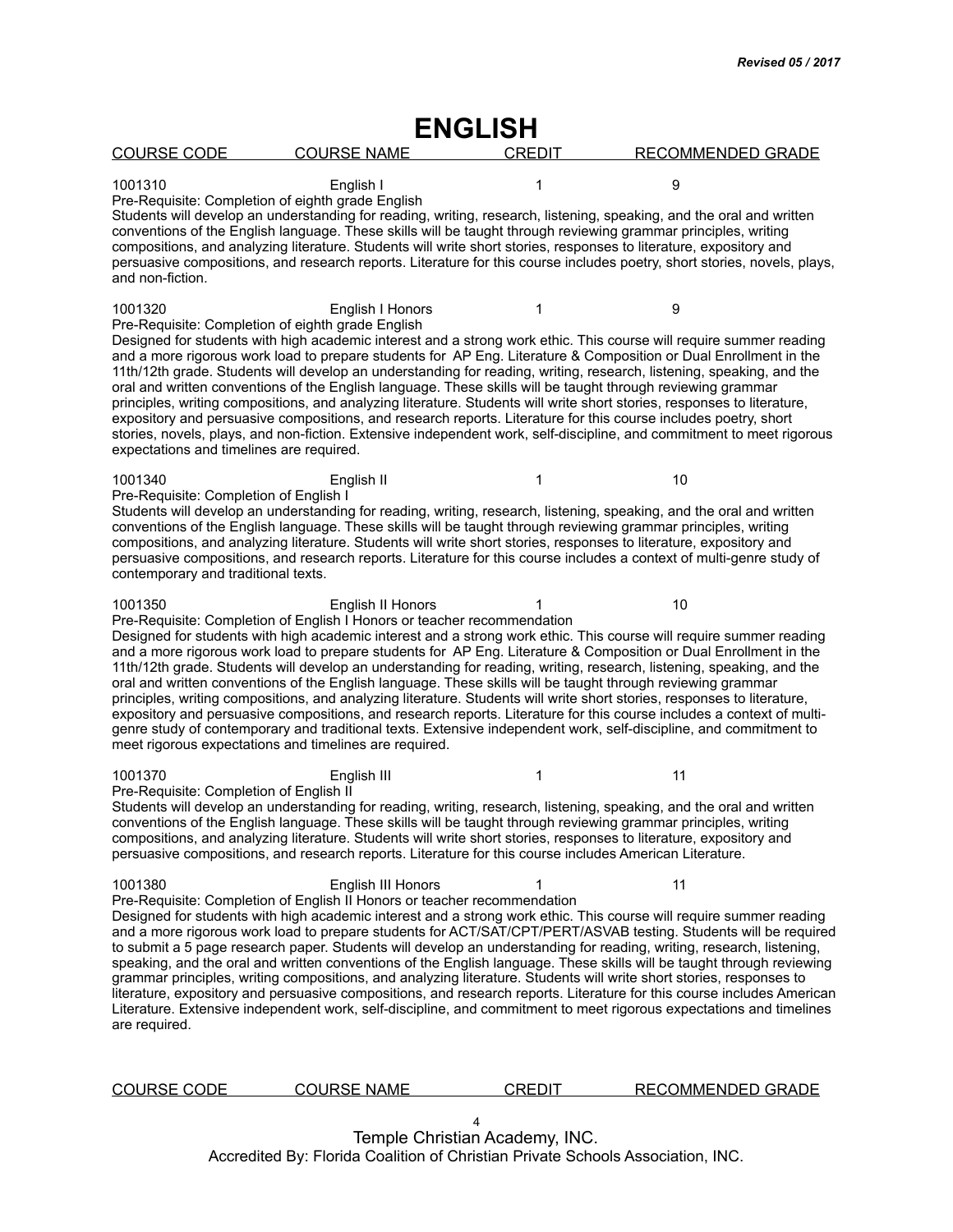1001400 English IV 1 12 Pre-Requisite: Completion of English III Students will develop an understanding for reading, writing, research, listening, speaking, and the oral and written conventions of the English language. These skills will be taught through reviewing grammar principles, writing compositions, and analyzing literature. Students will write short stories, responses to literature, expository and persuasive compositions, and research reports. Literature for this course includes British Literature. 1001410 English IV Honors 1 12 Pre-Requisite: Completion of English III Honors or teacher recommendation Designed for students with high academic interest and a strong work ethic. This course will require summer reading and a more rigorous work load to prepare students for ACT/SAT/CPT/PERT/ASVAB testing. Students will be required to submit a 10 page research paper. Students will develop an understanding for reading, writing, research, listening, speaking, and the oral and written conventions of the English language. These skills will be taught through reviewing grammar principles, writing compositions, and analyzing literature. Students will write short stories, responses to literature, expository and persuasive compositions, and research reports. Literature for this course includes British Literature. Extensive independent work, self-discipline, and commitment to meet rigorous expectations and timelines are required. 1005310 **American Literature** 1 1005310 10-12 Pre-Requisites: English I or teacher recommendation American Literature is a study of representative works and authors of the United States from pre-Revolutionary times to the present. Students will read, analyze, evaluate, and critique a wide variety of genres and how they have played into the development of our current culture in America. 1005300 **World Literature 1** 1005300 **10-12** Pre-Requisites: English I or teacher recommendation World Literature is a study of ancient and modern representative works by major authors. Students will examine a variety of literary genres and themes from across every continent. The students will analyze the concepts and ideas in the works and how they reflect the cultural and historical period of the author. 1005330 Contemporary Literature 1/2 10-12 Pre-Requisites: English I or teacher recommendation Contemporary Literature is a study of how post 1950's literature from around the world addresses modern issues. Students analyze different theories and methods of textual criticism and how the interpretation and theme of the piece relate to the time period it was written. 1007330 Debate I 1 9-12 Debate I will explore the philosophies, principles, and different styles of debate used in high school. Focus will be on logical arguments based on evidence, research, and attitude change. Emphasis is on improving thinking and speaking skills. Competition is not required. 1007340 Debate II 1 9-12 Pre-Requisite: Debate I or teacher recommendation Debate II will explore the philosophies, principles, and different styles of debate used in high school. Focus will be on logical arguments based on evidence, research, and attitude change. Emphasis is on improving thinking and speaking skills. Must be able to show ability to present arguments in a structured format that emphasizes research and critical thinking. Competition is not required. 1006300 Journalism I 1 9-12 Journalism I is a study of the history and the contemporary role of mass media in the United States. Students will be exposed to advertising, layout and design, and various writing techniques. This course will prepare students for Journalism II - Journalism IV as production classes. 1006310 Journalism II 1 10-12 1000 Journalism III 10-12<br>1001 10012 10012 10012 10012 1006330 Journalism IV 1 Pre-Requisite: Journalism I or teacher recommendation In these journalism classes students will be actively involved in yearbook and newspaper production. Students get practical experience in advertising, layout design, writing, editing, publishing, photography, leadership, editorials,

news features, and dependability. Students will learn how to deal with people and deadlines. This course may require some after school work time.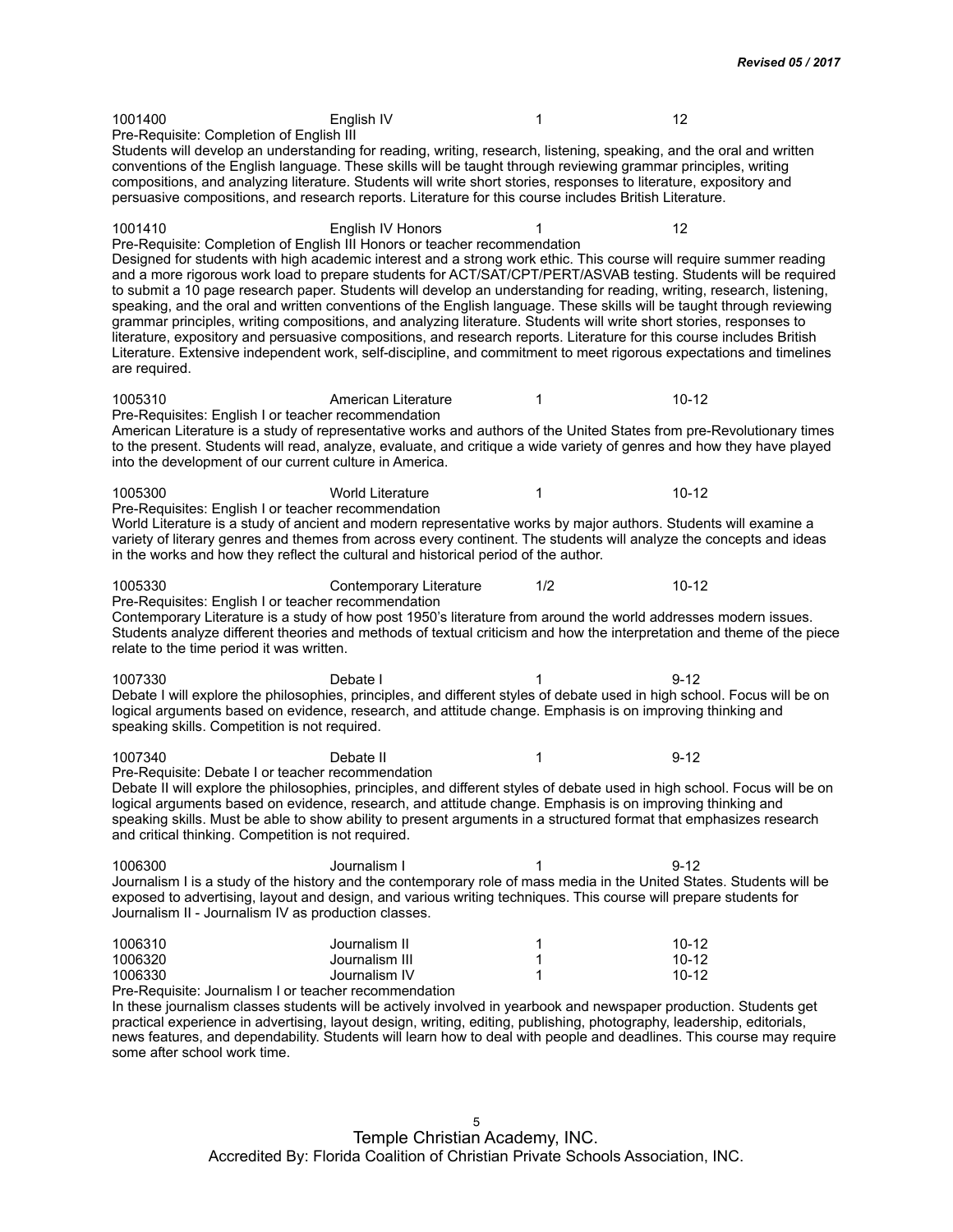| <b>COURSE CODE</b>                   | <b>COURSE NAME</b>                                                                                                                                                                                                                                                                                           | CREDIT | RECOMMENDED GRADE                                                                                                                                                                                                                                                                                                                                                                    |
|--------------------------------------|--------------------------------------------------------------------------------------------------------------------------------------------------------------------------------------------------------------------------------------------------------------------------------------------------------------|--------|--------------------------------------------------------------------------------------------------------------------------------------------------------------------------------------------------------------------------------------------------------------------------------------------------------------------------------------------------------------------------------------|
| 1009320                              | Creative Writing I<br>process, students demonstrate a command of vocabulary, the nuances of language and vocabulary, English                                                                                                                                                                                 | 1/2    | $9 - 12$<br>Creative Writing I is a study and application of the rhetorical writing strategies for prose and poetry. Using the writing<br>language conventions, an awareness of the audience, the purpose for writing, and identifying their style of writing.                                                                                                                       |
| 1009330                              | Creative Writing II<br>Pre-Requisite: Creative Writing I or teacher recommendation<br>process, students demonstrate a command of vocabulary, the nuances of language and vocabulary, English<br>letter, book review, script, or short play, which demonstrates knowledge, application, and writing progress. | 1/2    | $9 - 12$<br>Creative Writing II is a study and application of the rhetorical writing strategies for prose and poetry. Using the writing<br>language conventions, an awareness of the audience, the purpose for writing, and identifying their style of writing.<br>Students will complete a project, such as a short story, narrative poem, epic poem, persuasive speech, persuasive |
| 1007300<br>and positive self-esteem. | Speech I                                                                                                                                                                                                                                                                                                     | 1      | $9 - 12$<br>Speech I will enhance communication and presentation skills. Students will critically analyze a variety of literary works<br>to develop vocal and physical characterization techniques to convey an author's intent. Students will apply the<br>principles, methods and presentation platforms in school and business environments to develop a since of confidence      |
| 1007310<br>and positive self-esteem. | Speech II                                                                                                                                                                                                                                                                                                    | 1      | $9 - 12$<br>Speech II will enhance communication and presentation skills. Students will critically analyze a variety of literary<br>works to develop vocal and physical characterization techniques to convey an author's intent. Students will apply the<br>principles, methods and presentation platforms in school and business environments to develop a since of confidence     |
| 1008350                              | Reading for College Success<br>relating key ideas, and drawing inferences. Included are vocabulary comprehension strategies, written<br>communication skills and processes, and critical reading skills.                                                                                                     | 1/2    | $9 - 12$<br>Reading for college success is designed for students requiring or requesting to hone their study skills as they prepare<br>for college. Students acquire techniques for learning from texts, including studying word meanings, identifying and                                                                                                                           |
| 1008300                              | Reading I<br>opportunities to locate information in varied sources, and to draw suitable conclusions.                                                                                                                                                                                                        | 1      | $9 - 12$<br>Reading I offers students instruction in word recognition, comprehension strategies, and vocabulary to ensure that<br>they have increased opportunities to read with competence, confidence, and understanding. Students are given                                                                                                                                       |
| 1008310                              | Reading II<br>opportunities to locate information in varied sources, and to draw suitable conclusions.                                                                                                                                                                                                       | 1      | $9 - 12$<br>Reading II offers students instruction in word recognition, comprehension strategies, and vocabulary to ensure that<br>they have increased opportunities to read with competence, confidence, and understanding. Students are given                                                                                                                                      |
| 1008330                              | Reading III<br>opportunities to locate information in varied sources, and to draw suitable conclusions.                                                                                                                                                                                                      | 1      | $9 - 12$<br>Reading II offers students instruction in word recognition, comprehension strategies, and vocabulary to ensure that<br>they have increased opportunities to read with competence, confidence, and understanding. Students are given                                                                                                                                      |

#### **MATHEMATICS**

| COURSE CODE | <b>COURSE NAME</b>                                                  | <b>CREDIT</b> | RECOMMENDED GRADE |  |
|-------------|---------------------------------------------------------------------|---------------|-------------------|--|
| 1200310     | Algebra I                                                           |               |                   |  |
|             | Pre-Requisite: Completion of Pre-Algebra or eighth grade equivalent |               |                   |  |

Algebra I will expand a students's understanding of number operation and quantitative reasoning. Students will engage in methods for analyzing, solving, and using quadratic functions. The course involves a study of real numbers and their properties, simplifying expressions, solving and graphing equations and inequalities, functions, rations, proportions, and polynomials. The student should acquire a basic knowledge of the structure and use of Algebra.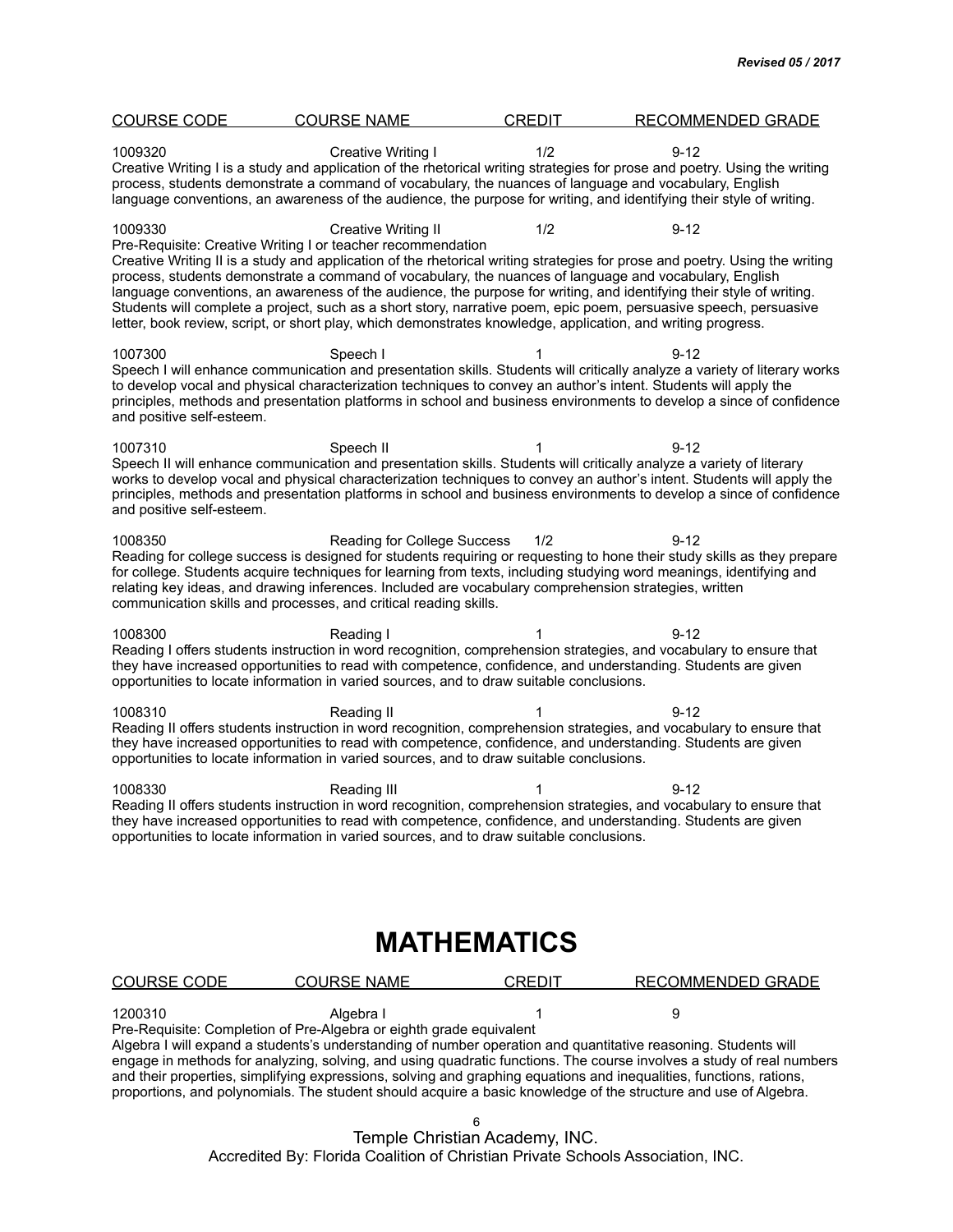| <b>COURSE CODE</b>                                           | <b>COURSE NAME</b>                                                                                                                                                                                                                                                                                                                                                                                                                                                                                                                                                                                                                                                                                                                                                                                                                                                                                                                            | <b>CREDIT</b> | <b>RECOMMENDED GRADE</b> |  |
|--------------------------------------------------------------|-----------------------------------------------------------------------------------------------------------------------------------------------------------------------------------------------------------------------------------------------------------------------------------------------------------------------------------------------------------------------------------------------------------------------------------------------------------------------------------------------------------------------------------------------------------------------------------------------------------------------------------------------------------------------------------------------------------------------------------------------------------------------------------------------------------------------------------------------------------------------------------------------------------------------------------------------|---------------|--------------------------|--|
| 1200320                                                      | Algebra I Honors<br>Pre-Requisite: Completion of Pre-Algebra or eighth grade equivalent<br>Designed for students with high academic interest and a strong work ethic. This course will require summer reading                                                                                                                                                                                                                                                                                                                                                                                                                                                                                                                                                                                                                                                                                                                                 |               | 9                        |  |
| required.                                                    | and a more rigorous work load to prepare students for AP Calculus or Dual Enrollment. Special emphasis on problem<br>solving and application of skills and concepts. Algebra I will expand a students's understanding of number operation<br>and quantitative reasoning. Students will engage in methods for analyzing, solving, and using quadratic functions.<br>The course involves a study of real numbers and their properties, simplifying expressions, solving and graphing<br>equations and inequalities, functions, rations, proportions, and polynomials. The student should acquire a basic<br>knowledge of the structure and use of Algebra. Students will also be instructed on the use of a graphing calculator.<br>Extensive independent work, self-discipline, and commitment to meet rigorous expectations and timelines are                                                                                                 |               |                          |  |
| 1206310<br>Pre-Requisite: Algebra I                          | Geometry                                                                                                                                                                                                                                                                                                                                                                                                                                                                                                                                                                                                                                                                                                                                                                                                                                                                                                                                      | 1             | 10                       |  |
| postulates, and theorems.                                    | Geometry explores complex geometric situations and deepen the students explanations of geometric relationships,<br>moving towards formal mathematical arguments. It is an a study of plane and solid figures. Students will apply the<br>principles of inductive and deductive reasoning in developing proofs. Emphasis is given to applying definitions,                                                                                                                                                                                                                                                                                                                                                                                                                                                                                                                                                                                     |               |                          |  |
| 1206320                                                      | <b>Geometry Honors</b><br>Pre-Requisite: Algebra I Honors or teacher recommendation                                                                                                                                                                                                                                                                                                                                                                                                                                                                                                                                                                                                                                                                                                                                                                                                                                                           | 1             | 10                       |  |
| are required.                                                | Designed for students with high academic interest and a strong work ethic. This course will require summer reading<br>and a more rigorous work load to prepare students for AP Calculus or Dual Enrollment. Higher level critical thinking<br>skills, independent research, and projects, and use of graphing calculators are included in this course. Geometry<br>explores complex geometric situations and deepen the students explanations of geometric relationships, moving<br>towards formal mathematical arguments. It is an a study of plane and solid figures. Students will apply the principles<br>of inductive and deductive reasoning in developing proofs. Emphasis is given to applying definitions, postulates, and<br>theorems. Extensive independent work, self-discipline, and commitment to meet rigorous expectations and timelines                                                                                      |               |                          |  |
| 1200330<br>Pre-Requisite: Algebra I                          | Algebra II                                                                                                                                                                                                                                                                                                                                                                                                                                                                                                                                                                                                                                                                                                                                                                                                                                                                                                                                    | 1             | 11                       |  |
| algebraic methods, tables, graphs, and matrices.             | Algebra II students extend their basic skills developed in Algebra I into new situations. There is a major emphasis on<br>equation solving techniques and applications to the solution of word problems. This allows students to extend their<br>repertoire of functions to include polynomial, rational and radical functions. Systems of equations will be solved using                                                                                                                                                                                                                                                                                                                                                                                                                                                                                                                                                                     |               |                          |  |
| 1200340<br>rigorous expectations and timelines are required. | Algebra II Honors<br>Pre-Requisite: Algebra I Honors or teacher recommendation<br>Designed for students with high academic interest and a strong work ethic. This course will require summer reading<br>and a more rigorous work load to prepare students for AP Calculus or Dual Enrollment. Higher level critical thinking<br>skills, independent research, and projects, and use of graphing calculators are included in this course. Algebra II<br>students extend their basic skills developed in Algebra I into new situations. There is a major emphasis on equation<br>solving techniques and applications to the solution of word problems. This allows students to extend their repertoire<br>of functions to include polynomial, rational and radical functions. Systems of equations will be solved using algebraic<br>methods, tables, graphs, and matrices. Extensive independent work, self-discipline, and commitment to meet | 1             | 11                       |  |
| 1202340<br>Pre-Requisite: Algebra II & Geometry              | Pre-Calculus Honors<br>Designed for students with high academic interest and a strong work ethic. This course will require summer reading<br>and a more rigorous work load to prepare students for AP Calculus or Dual Enrollment. Higher level critical thinking<br>skills, independent research, and projects, and use of graphing calculators are included in this course. Students learn                                                                                                                                                                                                                                                                                                                                                                                                                                                                                                                                                  | 1             | $11 - 12$                |  |

polynomial, exponential, logarithmic, rational, circular, and trigonometric functions, vectors, parametric equations, and

sequences are all studied in detail.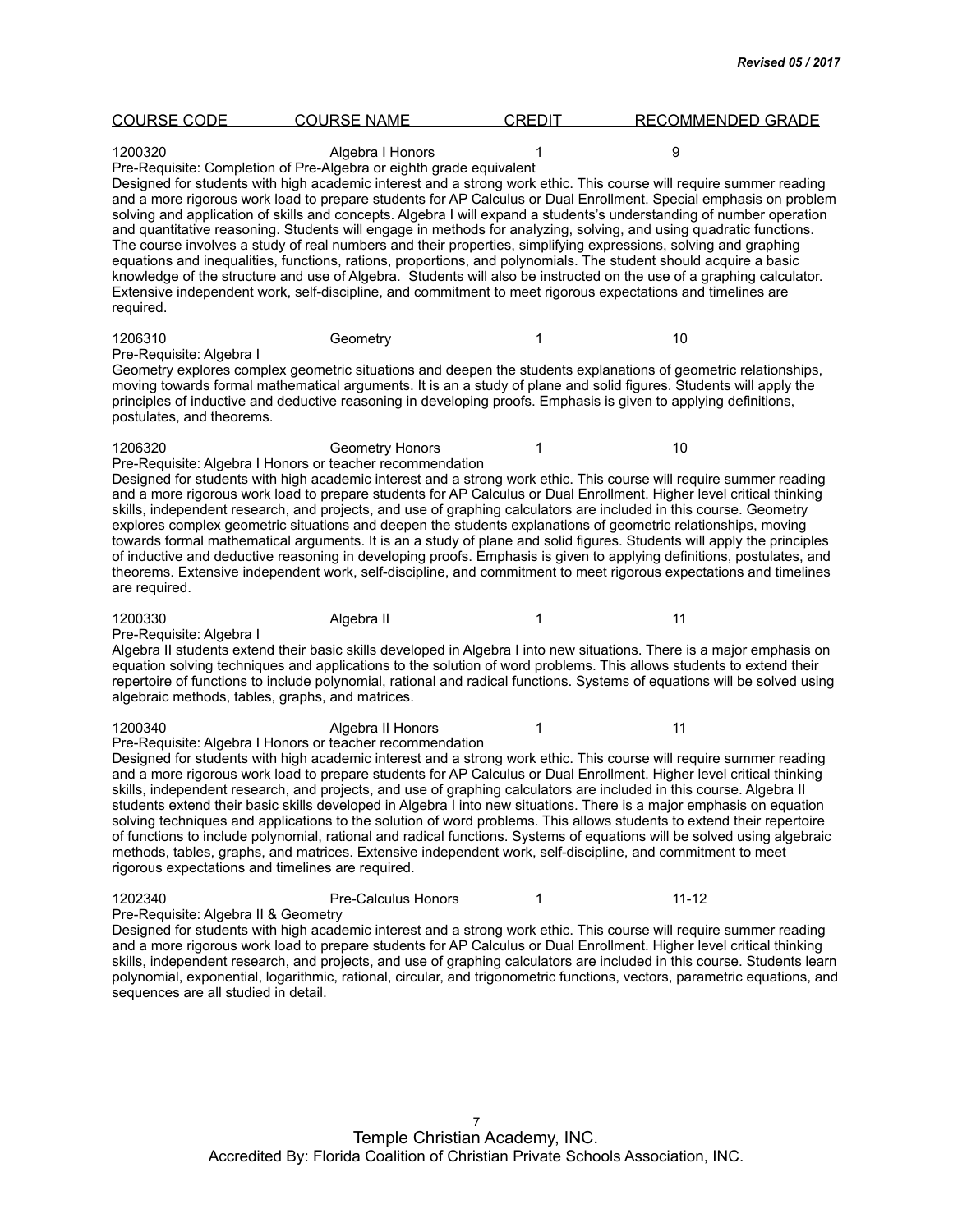| <b>COURSE CODE</b>                              | <b>COURSE NAME</b>                                                                                                                                                                                                                                                                                       | <b>CREDIT</b> | <b>RECOMMENDED GRADE</b>                                                                                                                                                                                                                                                                                                                                                                                                                                                                                                                                                                                                                                                                                                                                        |
|-------------------------------------------------|----------------------------------------------------------------------------------------------------------------------------------------------------------------------------------------------------------------------------------------------------------------------------------------------------------|---------------|-----------------------------------------------------------------------------------------------------------------------------------------------------------------------------------------------------------------------------------------------------------------------------------------------------------------------------------------------------------------------------------------------------------------------------------------------------------------------------------------------------------------------------------------------------------------------------------------------------------------------------------------------------------------------------------------------------------------------------------------------------------------|
| 1202300<br>sequences are all studied in detail. | <b>Calculus Honors</b><br>Pre-Requisite: Algebra II & Geometry or Pre-Calculus                                                                                                                                                                                                                           | 1             | $11 - 12$<br>Designed for students with high academic interest and a strong work ethic. This course will require summer reading<br>and a more rigorous work load to prepare students for AP Calculus or Dual Enrollment. Higher level critical thinking<br>skills, independent research, and projects, and use of graphing calculators are included in this course. Students learn<br>polynomial, exponential, logarithmic, rational, circular, and trigonometric functions, vectors, parametric equations, and                                                                                                                                                                                                                                                 |
| 1210300<br>Pre-Requisite: Algebra II & Geometry | Probability & Statistics Honors<br>meet rigorous expectations and timelines are required.                                                                                                                                                                                                                | $\mathbf 1$   | $11 - 12$<br>Designed for students with high academic interest and a strong work ethic. This course will require summer reading<br>and a more rigorous work load to prepare students for AP Statistics or Dual Enrollment. Higher level critical thinking<br>skills, independent research, and projects, and use of graphing calculators are included in this course. This course<br>includes the concepts and skills needed to apply statistical techniques in the decision making process. It covers four<br>main themes: observing and exploring data, planning a statistically valid investigation, anticipating patterns, and using<br>probability and simulations for predicting outcomes. Extensive independent work, self-discipline, and commitment to |
| 1211300<br>Pre-Requisite: Algebra II & Geometry | <b>Trigonometry Honors</b><br>work, self-discipline, and commitment to meet rigorous expectations and timelines are required.                                                                                                                                                                            | 1             | $11 - 12$<br>Designed for students with high academic interest and a strong work ethic. This course will require summer reading<br>and a more rigorous work load to prepare students for AP Statistics or Dual Enrollment. Higher level critical thinking<br>skills, independent research, and projects, and use of graphing calculators are included in this course. The course<br>encompasses trigonometry and advanced algebra. Students will be equipped with the skills and understandings that<br>are necessary for advanced manipulation of angles and measurement. They will also advance their understanding of<br>imaginary numbers through the investigation of complex numbers and polar coordinates. Extensive independent                         |
| 1200700                                         | Math for College Readiness<br>Pre-Requisites: Algebra I or teacher recommendation<br>for college. This course will prepare students for higher level maths in college by covering basic concepts from<br>course. This course will also prepare them to take the following tests: ACT/SAT/PERT/CPT/ASVAB. | 1             | $10 - 12$<br>Math for College Readiness is designed for students requiring or requesting to hone their study skills as they prepare<br>Algebra I, Geometry, and Algebra II. Students should have a solid foundation in Algebra to be successful. Students<br>will expand their understanding through further mathematical experiences including the analysis of information using<br>statistical methods and modeling change and mathematical relationships. Graphing calculators will be used in this                                                                                                                                                                                                                                                          |
| 1200410                                         | Math for College Success<br>Pre-Requisites: Algebra I or teacher recommendation<br>for college. This course will prepare students for higher level maths in college by covering basic concepts from<br>course. This course will also prepare them to take the following tests: ACT/SAT/PERT/CPT/ASVAB.   | 1/2           | $10 - 12$<br>Math for College Success is designed for students requiring or requesting to hone their study skills as they prepare<br>Algebra I, Geometry, and Algebra II. Students should have a solid foundation in Algebra to be successful. Students<br>will expand their understanding through further mathematical experiences including the analysis of information using<br>statistical methods and modeling change and mathematical relationships. Graphing calculators will be used in this                                                                                                                                                                                                                                                            |
| <b>COURSE CODE</b>                              | <b>SCIENCE</b><br><b>COURSE NAME</b>                                                                                                                                                                                                                                                                     | <b>CREDIT</b> | <u>RECOMMENDED GRADE</u>                                                                                                                                                                                                                                                                                                                                                                                                                                                                                                                                                                                                                                                                                                                                        |
| 2000310                                         | Biology<br>Biology provides instruction with emphasis on developing skills in the use of the scientific method, developing<br>facilitate understandings of experimental design and scientific problem solving.                                                                                           | 1             | $9 - 10$<br>scientific attitudes and relating scientific knowledge to today's world. All students are required to complete reports to                                                                                                                                                                                                                                                                                                                                                                                                                                                                                                                                                                                                                           |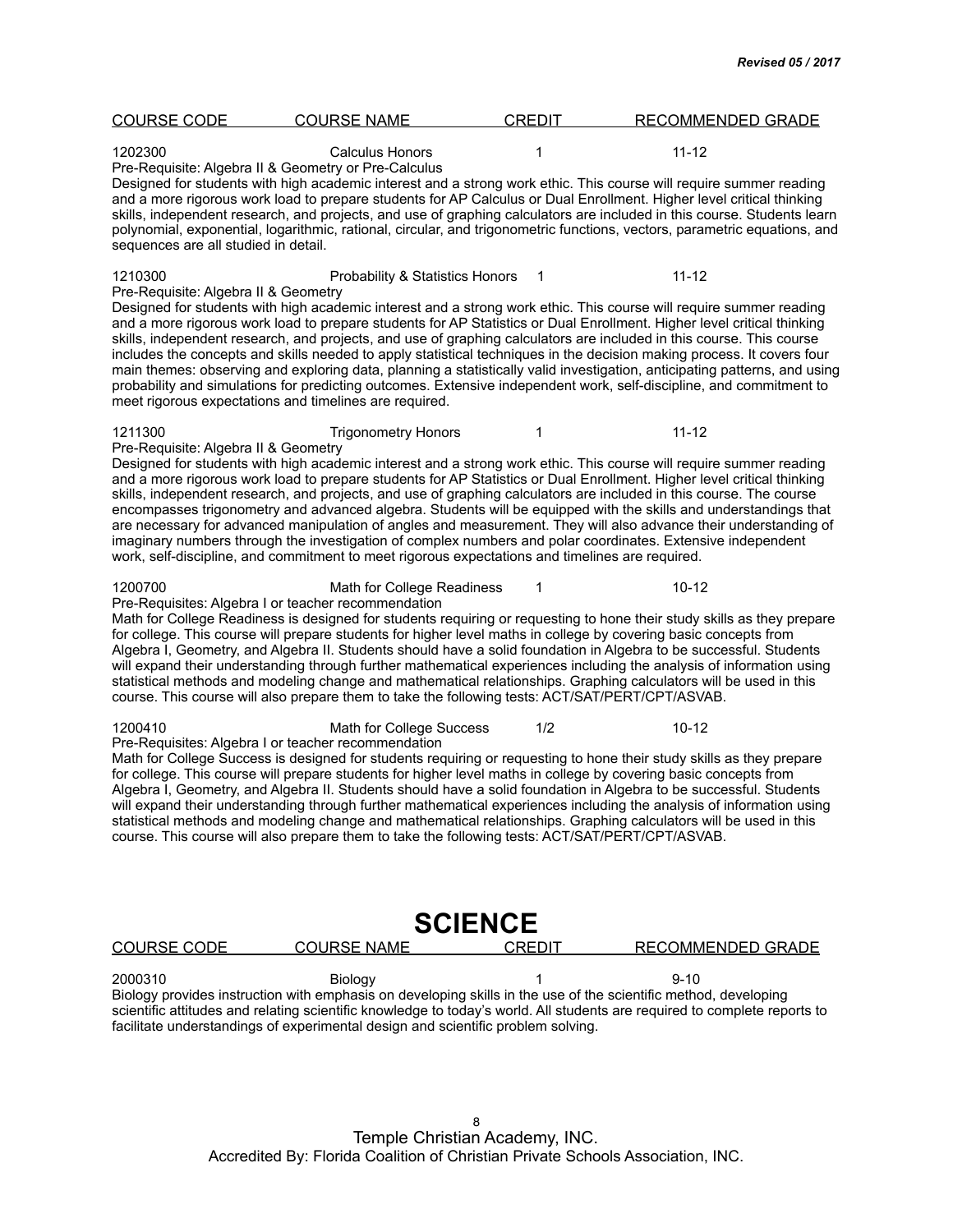| <b>COURSE CODE</b>                                        | <b>COURSE NAME</b>                                                                                                                                                                                                                                                                                                                                                                                                                                 | <b>CREDIT</b> | <b>RECOMMENDED GRADE</b>                                                                                                                                                                                                                                                                                                                                                                                                                                                                                                                                                                                                                                                                                                                            |  |
|-----------------------------------------------------------|----------------------------------------------------------------------------------------------------------------------------------------------------------------------------------------------------------------------------------------------------------------------------------------------------------------------------------------------------------------------------------------------------------------------------------------------------|---------------|-----------------------------------------------------------------------------------------------------------------------------------------------------------------------------------------------------------------------------------------------------------------------------------------------------------------------------------------------------------------------------------------------------------------------------------------------------------------------------------------------------------------------------------------------------------------------------------------------------------------------------------------------------------------------------------------------------------------------------------------------------|--|
| 2000320<br>Pre-Requisite: Teacher recommendation          | <b>Biology Honors</b>                                                                                                                                                                                                                                                                                                                                                                                                                              | 1             | $9 - 10$                                                                                                                                                                                                                                                                                                                                                                                                                                                                                                                                                                                                                                                                                                                                            |  |
|                                                           | commitment to meet rigorous expectations and timelines are required.                                                                                                                                                                                                                                                                                                                                                                               |               | Designed for students with high academic interest and a strong work ethic. This course will require summer reading<br>and a more rigorous work load to prepare students for AP Biology or Dual Enrollment. Higher level critical thinking<br>skills, independent research, and projects. Biology provides instruction with emphasis on developing skills in the use<br>of the scientific method, developing scientific attitudes and relating scientific knowledge to today's world. All students<br>are required to complete reports to facilitate understandings of experimental design and scientific problem solving.<br>Honors class includes an in-depth investigation of biological topics. Extensive independent work, self-discipline, and |  |
| 2003310<br>and principles that address everyday problems. | <b>Physical Science</b><br>Physical Science is a course helping students develop problem solving skills and strategies while performing                                                                                                                                                                                                                                                                                                            |               | $9 - 10$<br>laboratory and field investigations of fundamental chemical, physical, and related Earth and space science concepts                                                                                                                                                                                                                                                                                                                                                                                                                                                                                                                                                                                                                     |  |
| 2003320<br>Pre-Requisite: Teacher recommendation          | <b>Physical Science Honors</b>                                                                                                                                                                                                                                                                                                                                                                                                                     | 1             | $9 - 10$                                                                                                                                                                                                                                                                                                                                                                                                                                                                                                                                                                                                                                                                                                                                            |  |
|                                                           | and a more rigorous work load to prepare students for Dual Enrollment. Higher level critical thinking skills,<br>discipline, and commitment to meet rigorous expectations and timelines are required.                                                                                                                                                                                                                                              |               | Designed for students with high academic interest and a strong work ethic. This course will require summer reading<br>independent research, and projects. Physical Science is a course helping students develop problem solving skills and<br>strategies while performing laboratory and field investigations of fundamental chemical, physical, and related Earth<br>and space science concepts and principles that address everyday problems. Extensive independent work, self-                                                                                                                                                                                                                                                                   |  |
| 2001310<br>earth plays in its chronological framework.    | Earth/Space Science                                                                                                                                                                                                                                                                                                                                                                                                                                |               | $9 - 10$<br>Earth/Space Science is designed to build on student's prior scientific and academic knowledge and skills to develop<br>an understanding of the earth's systems in space and time. An understanding of the planetary systems and how the                                                                                                                                                                                                                                                                                                                                                                                                                                                                                                 |  |
| 2001320                                                   | Earth/Space Science Honors                                                                                                                                                                                                                                                                                                                                                                                                                         | 1             | $9 - 10$                                                                                                                                                                                                                                                                                                                                                                                                                                                                                                                                                                                                                                                                                                                                            |  |
| Pre-Requisite: Teacher recommendation                     | and a more rigorous work load to prepare students for Dual Enrollment. Higher level critical thinking skills,<br>academic knowledge and skills to develop an understanding of the earth's systems in space and time. An<br>understanding of the planetary systems and how the earth plays in its chronological framework. Extensive<br>independent work, self-discipline, and commitment to meet rigorous expectations and timelines are required. |               | Designed for students with high academic interest and a strong work ethic. This course will require summer reading<br>independent research, and projects. Earth/Space Science is designed to build on student's prior scientific and                                                                                                                                                                                                                                                                                                                                                                                                                                                                                                                |  |
| 2002500                                                   | Marine Science                                                                                                                                                                                                                                                                                                                                                                                                                                     | 1             | $10 - 12$                                                                                                                                                                                                                                                                                                                                                                                                                                                                                                                                                                                                                                                                                                                                           |  |
| Pre-Requisite: Biology                                    | aquatic science depending upon the natural resources readily available.                                                                                                                                                                                                                                                                                                                                                                            |               | In Marin Science students will study the interactions of biotic and abiotic components in aquatic environments,<br>including impacts on aquatic systems. investigations and fieldwork in this course may emphasize marine aspects of                                                                                                                                                                                                                                                                                                                                                                                                                                                                                                                |  |
| 2002510                                                   | <b>Marine Science Honors</b><br>Pre-Requisite: Biology Honors or teacher recommendation                                                                                                                                                                                                                                                                                                                                                            | 1             | $10 - 12$                                                                                                                                                                                                                                                                                                                                                                                                                                                                                                                                                                                                                                                                                                                                           |  |
| required.                                                 | and a more rigorous work load to prepare students for Dual Enrollment. Higher level critical thinking skills,<br>independent research, and projects. In Marin Science students will study the interactions of biotic and abiotic                                                                                                                                                                                                                   |               | Designed for students with high academic interest and a strong work ethic. This course will require summer reading<br>components in aquatic environments, including impacts on aquatic systems. investigations and fieldwork in this<br>course may emphasize marine aspects of aquatic science depending upon the natural resources readily available.<br>Extensive independent work, self-discipline, and commitment to meet rigorous expectations and timelines are                                                                                                                                                                                                                                                                               |  |
| 2003340                                                   | Chemistry                                                                                                                                                                                                                                                                                                                                                                                                                                          | 1             | $11 - 12$                                                                                                                                                                                                                                                                                                                                                                                                                                                                                                                                                                                                                                                                                                                                           |  |
| Pre-Requisites: Biology and Algebra I                     | This course is designed to acquaint students with the building blocks and concepts of Chemistry. Focus on<br>Students will investigate how chemistry is an integral part of our daily lives.                                                                                                                                                                                                                                                       |               | developing scientific writing skills, scientific reasoning, and mathematical problem solving and laboratory skills.                                                                                                                                                                                                                                                                                                                                                                                                                                                                                                                                                                                                                                 |  |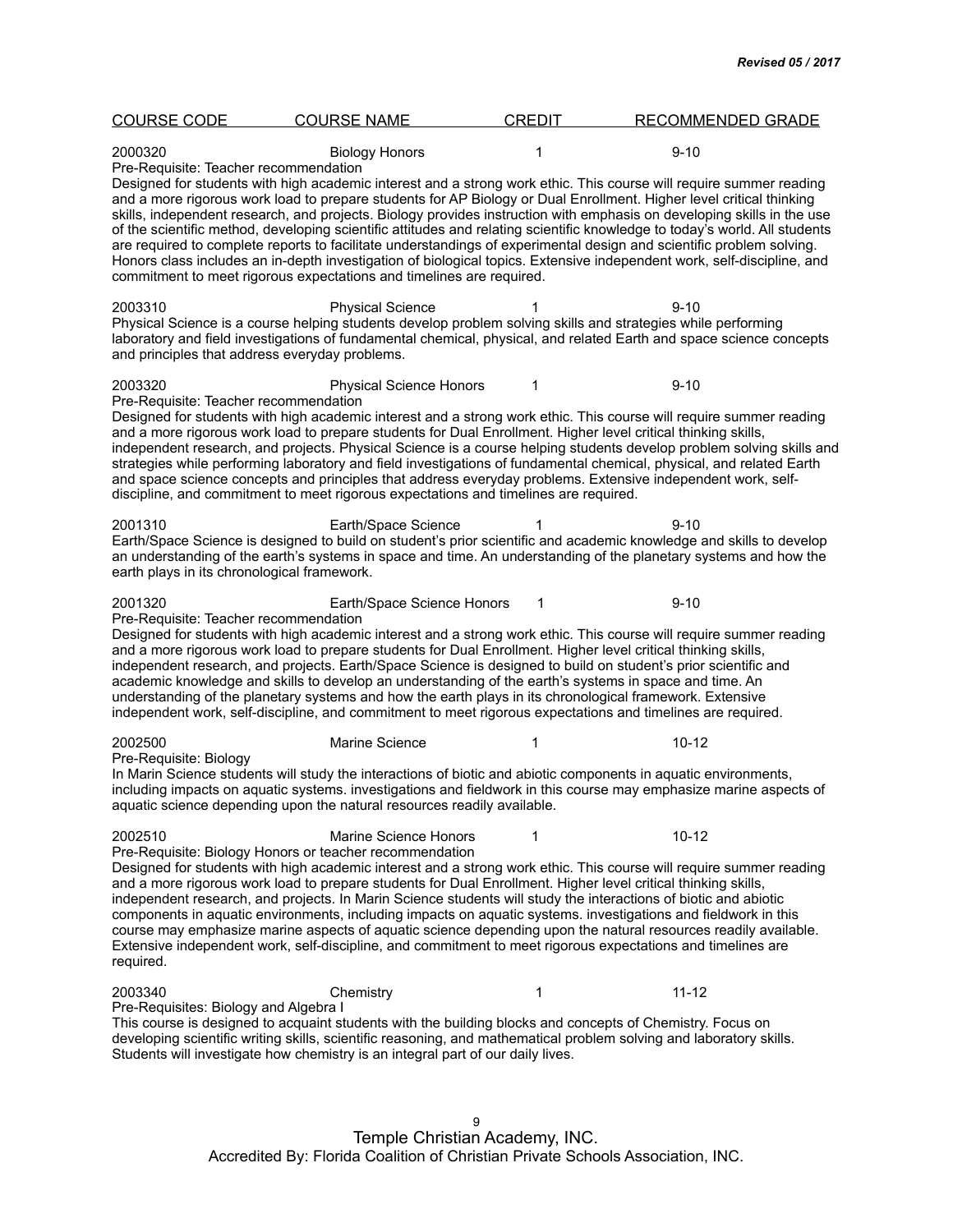| <b>COURSE CODE</b>                                                            | <b>COURSE NAME</b>                                                                                                                                                                                                                                                                                                                                                                                                    | <b>CREDIT</b> | <b>RECOMMENDED GRADE</b>                                                                                                                                                                                                                                                                                                                                                                                                                                                                                                                                                                                              |
|-------------------------------------------------------------------------------|-----------------------------------------------------------------------------------------------------------------------------------------------------------------------------------------------------------------------------------------------------------------------------------------------------------------------------------------------------------------------------------------------------------------------|---------------|-----------------------------------------------------------------------------------------------------------------------------------------------------------------------------------------------------------------------------------------------------------------------------------------------------------------------------------------------------------------------------------------------------------------------------------------------------------------------------------------------------------------------------------------------------------------------------------------------------------------------|
| 2003350                                                                       | <b>Chemistry Honors</b><br>Pre-Requisite: Biology Honors and Algebra I Honors or teacher recommendation<br>and a more rigorous work load to prepare students for Dual Enrollment. Higher level critical thinking skills,<br>independent research, and projects. This course is designed to acquaint students with the building blocks and<br>and commitment to meet rigorous expectations and timelines are required. |               | $11 - 12$<br>Designed for students with high academic interest and a strong work ethic. This course will require summer reading<br>concepts of Chemistry. Focus on developing scientific writing skills, scientific reasoning, and mathematical problem<br>solving and laboratory skills. Students will investigate how chemistry is an integral part of our daily lives and prepare<br>formal reports in order to promote a deeper understanding of concepts. Extensive independent work, self-discipline,                                                                                                           |
| 2003380<br>Pre-Requisite: Algebra I and Chemistry<br>Co-Requisite: Algebra II | Physics<br>conservation laws are demonstrated and problem solving skills are emphasized.                                                                                                                                                                                                                                                                                                                              | 1             | $11 - 12$<br>The central theme of the Physics course is the interrelationship between matter and energy and how it is applicable<br>to all sciences. The course structures off of the Newtonian Mechanics and then introduces the different forms of<br>energy; heat, light, electric, and nuclear and how they are intertwined. As these relationships are developed, the                                                                                                                                                                                                                                            |
| 2003390<br>Co-Requisite: Algebra II Honors<br>required.                       | <b>Physics Honors</b><br>Pre-Requisite: Algebra I Honors and Chemistry Honors<br>and a more rigorous work load to prepare students for Dual Enrollment. Higher level critical thinking skills,<br>Extensive independent work, self-discipline, and commitment to meet rigorous expectations and timelines are                                                                                                         | 1             | $11 - 12$<br>Designed for students with high academic interest and a strong work ethic. This course will require summer reading<br>independent research, and projects. The central theme of the Physics course is the interrelationship between matter<br>and energy and how it is applicable to all sciences. The course structures off of the Newtonian Mechanics and then<br>introduces the different forms of energy; heat, light, electric, and nuclear and how they are intertwined. As these<br>relationships are developed, the conservation laws are demonstrated and problem solving skills are emphasized. |
| 2000350<br>Pre-Requisite: Biology and Chemistry<br>and forces.                | Anatomy & Physiology                                                                                                                                                                                                                                                                                                                                                                                                  | 1             | $10 - 12$<br>Anatomy and Physiology is a course in which students investigate concepts related to Health Science, with emphasis<br>on interdependence of systems and contributions of each system to the maintenance of a healthy body. Students will<br>study the structures and functions of the human body and will investigate the bodies responses to different systems                                                                                                                                                                                                                                          |
| 2000360                                                                       | Anatomy & Physiology Honors 1<br>Pre-Requisite: Biology Honors and Chemistry Honors<br>and a more rigorous work load to prepare students for Dual Enrollment. Higher level critical thinking skills,<br>maintenance of a healthy body. Students will study the structures and functions of the human body and will<br>commitment to meet rigorous expectations and timelines are required.                            |               | $10 - 12$<br>Designed for students with high academic interest and a strong work ethic. This course will require summer reading<br>independent research, and projects. Anatomy and Physiology is a course in which students investigate concepts<br>related to Health Science, with emphasis on interdependence of systems and contributions of each system to the<br>investigate the bodies responses to different systems and forces. Extensive independent work, self-discipline, and                                                                                                                              |
| 2001340<br>Pre-Requisite: Biology                                             | <b>Environmental Science</b>                                                                                                                                                                                                                                                                                                                                                                                          | 1             | $10 - 12$<br>This is a one year course studying the relationships of man and his environment and its comparison to the current<br>environmental movement. It will provide students with the scientific principles, concepts, and methodologies required<br>to understand the interrelationships of the natural world, to identify and analyze environmental problems both natural                                                                                                                                                                                                                                     |

and human-made, to evaluate the relative risks associated with these problems, and to examine alternative solutions

for resolving and/or preventing them.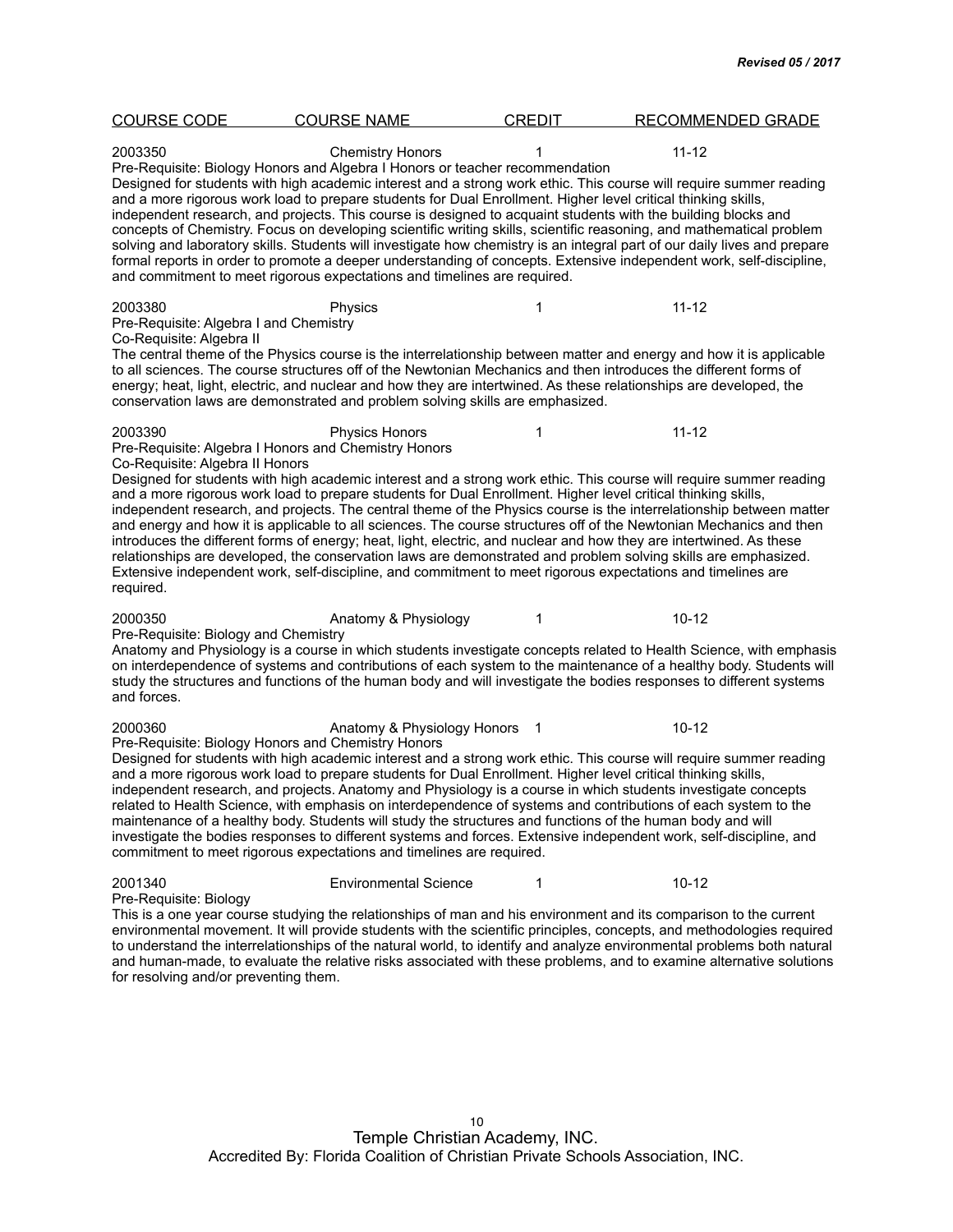| <b>COURSE CODE</b>                                                                                                                                                                                                                                                                                                                                                                                                                                                                                                                                                                                                                                                                                                                                                                                                                                                                                                                                                    | <b>COURSE NAME</b>                                                                                              | <b>CREDIT</b>          | RECOMMENDED GRADE                                                                                                                                                                                                                                                                                                                                                                                                                                                                                                                                                                                                                                                                                                                                                                                                                                                                                                                                                                      |  |  |
|-----------------------------------------------------------------------------------------------------------------------------------------------------------------------------------------------------------------------------------------------------------------------------------------------------------------------------------------------------------------------------------------------------------------------------------------------------------------------------------------------------------------------------------------------------------------------------------------------------------------------------------------------------------------------------------------------------------------------------------------------------------------------------------------------------------------------------------------------------------------------------------------------------------------------------------------------------------------------|-----------------------------------------------------------------------------------------------------------------|------------------------|----------------------------------------------------------------------------------------------------------------------------------------------------------------------------------------------------------------------------------------------------------------------------------------------------------------------------------------------------------------------------------------------------------------------------------------------------------------------------------------------------------------------------------------------------------------------------------------------------------------------------------------------------------------------------------------------------------------------------------------------------------------------------------------------------------------------------------------------------------------------------------------------------------------------------------------------------------------------------------------|--|--|
| 2001350<br><b>Environmental Science Honors</b><br>$10 - 12$<br>$\overline{\phantom{1}}$<br>Pre-Requisite: Biology Honors or teacher recommendation<br>Designed for students with high academic interest and a strong work ethic. This course will require summer reading<br>and a more rigorous work load to prepare students for Dual Enrollment. Higher level critical thinking skills,<br>independent research, and projects. This is a one year course studying the relationships of man and his environment<br>and its comparison to the current environmental movement. It will provide students with the scientific principles,<br>concepts, and methodologies required to understand the interrelationships of the natural world, to identify and<br>analyze environmental problems both natural and human-made, to evaluate the relative risks associated with these<br>problems, and to examine alternative solutions for resolving and/or preventing them. |                                                                                                                 |                        |                                                                                                                                                                                                                                                                                                                                                                                                                                                                                                                                                                                                                                                                                                                                                                                                                                                                                                                                                                                        |  |  |
|                                                                                                                                                                                                                                                                                                                                                                                                                                                                                                                                                                                                                                                                                                                                                                                                                                                                                                                                                                       |                                                                                                                 | <b>SOCIAL SCIENCES</b> |                                                                                                                                                                                                                                                                                                                                                                                                                                                                                                                                                                                                                                                                                                                                                                                                                                                                                                                                                                                        |  |  |
| <b>COURSE CODE</b>                                                                                                                                                                                                                                                                                                                                                                                                                                                                                                                                                                                                                                                                                                                                                                                                                                                                                                                                                    | <b>COURSE NAME</b>                                                                                              | <b>CREDIT</b>          | <b>RECOMMENDED GRADE</b>                                                                                                                                                                                                                                                                                                                                                                                                                                                                                                                                                                                                                                                                                                                                                                                                                                                                                                                                                               |  |  |
| 2103300                                                                                                                                                                                                                                                                                                                                                                                                                                                                                                                                                                                                                                                                                                                                                                                                                                                                                                                                                               | World Cultural Geography<br>on the past and present with an emphasis on contemporary issues.                    |                        | $9 - 12$<br>World Cultural Geography includes the physical features of planet Earth, its composition, tectonic forces, and surface<br>structure. Students examine people, places, and environments at local, regional, national, and international scales<br>from the spatial and ecological perspectives of geography. Student swill describe the influence of geography events                                                                                                                                                                                                                                                                                                                                                                                                                                                                                                                                                                                                       |  |  |
| 2102310<br>trade.                                                                                                                                                                                                                                                                                                                                                                                                                                                                                                                                                                                                                                                                                                                                                                                                                                                                                                                                                     | Economics                                                                                                       | 1/2                    | $9 - 12$<br>Economics focuses on the free enterprise system and its benefits including principles of production, consumption,<br>and distribution of goods and services. The course analyzes economic reasoning and behaviors of consumers,<br>producers, savers, investors, workers, voters, institutions, governments, and societies in making decisions. Key<br>elements include supply and demand, market structures, role of financial institutions, economic stabilizations, and                                                                                                                                                                                                                                                                                                                                                                                                                                                                                                 |  |  |
| 2102320<br>Pre-Requisite: Teacher recommendation                                                                                                                                                                                                                                                                                                                                                                                                                                                                                                                                                                                                                                                                                                                                                                                                                                                                                                                      | <b>Economics Honors</b><br>discipline, and commitment to meet rigorous expectations and timelines are required. | 1/2                    | $9 - 12$<br>Designed for students with high academic interest and a strong work ethic. This course will require summer reading<br>and a more rigorous work load to prepare students for AP Macroeconomics or Microeconomics or Dual Enrollment.<br>Higher level critical thinking skills, independent research, and projects. Economics focuses on the free enterprise<br>system and its benefits including principles of production, consumption, and distribution of goods and services. The<br>course analyzes economic reasoning and behaviors of consumers, producers, savers, investors, workers, voters,<br>institutions, governments, and societies in making decisions. Key elements include supply and demand, market<br>structures, role of financial institutions, economic stabilizations, and trade. Extensive independent work, self-                                                                                                                                   |  |  |
| 2106310<br>altered over the course of our countries history.                                                                                                                                                                                                                                                                                                                                                                                                                                                                                                                                                                                                                                                                                                                                                                                                                                                                                                          | American Government                                                                                             | 1/2                    | $9 - 12$<br>American Government focuses on the principles, beliefs, structure, functions, and powers of government at national,<br>state, and local levels. Emphasis will be placed on the U.S. Constitution, its underlying principles and ideas, and the<br>form of government it created. The Federalist Papers and other secondary sources will be used as well. The course<br>studies the historical forces that influenced our founding fathers to create the Constitution and why it has been                                                                                                                                                                                                                                                                                                                                                                                                                                                                                   |  |  |
| 2106320<br>Pre-Requisite: Teacher recommendation<br>required.                                                                                                                                                                                                                                                                                                                                                                                                                                                                                                                                                                                                                                                                                                                                                                                                                                                                                                         | American Government Honors                                                                                      | 1/2                    | $9 - 12$<br>Designed for students with high academic interest and a strong work ethic. This course will require summer reading<br>and a more rigorous work load to prepare students for AP U.S. Government and Politics or Dual Enrollment. Higher<br>level critical thinking skills, independent research, and projects. American Government focuses on the principles,<br>beliefs, structure, functions, and powers of government at national, state, and local levels. Emphasis will be placed on<br>the U.S. Constitution, its underlying principles and ideas, and the form of government it created. The Federalist<br>Papers and other secondary sources will be used as well. The course studies the historical forces that influenced our<br>founding fathers to create the Constitution and why it has been altered over the course of our countries history.<br>Extensive independent work, self-discipline, and commitment to meet rigorous expectations and timelines are |  |  |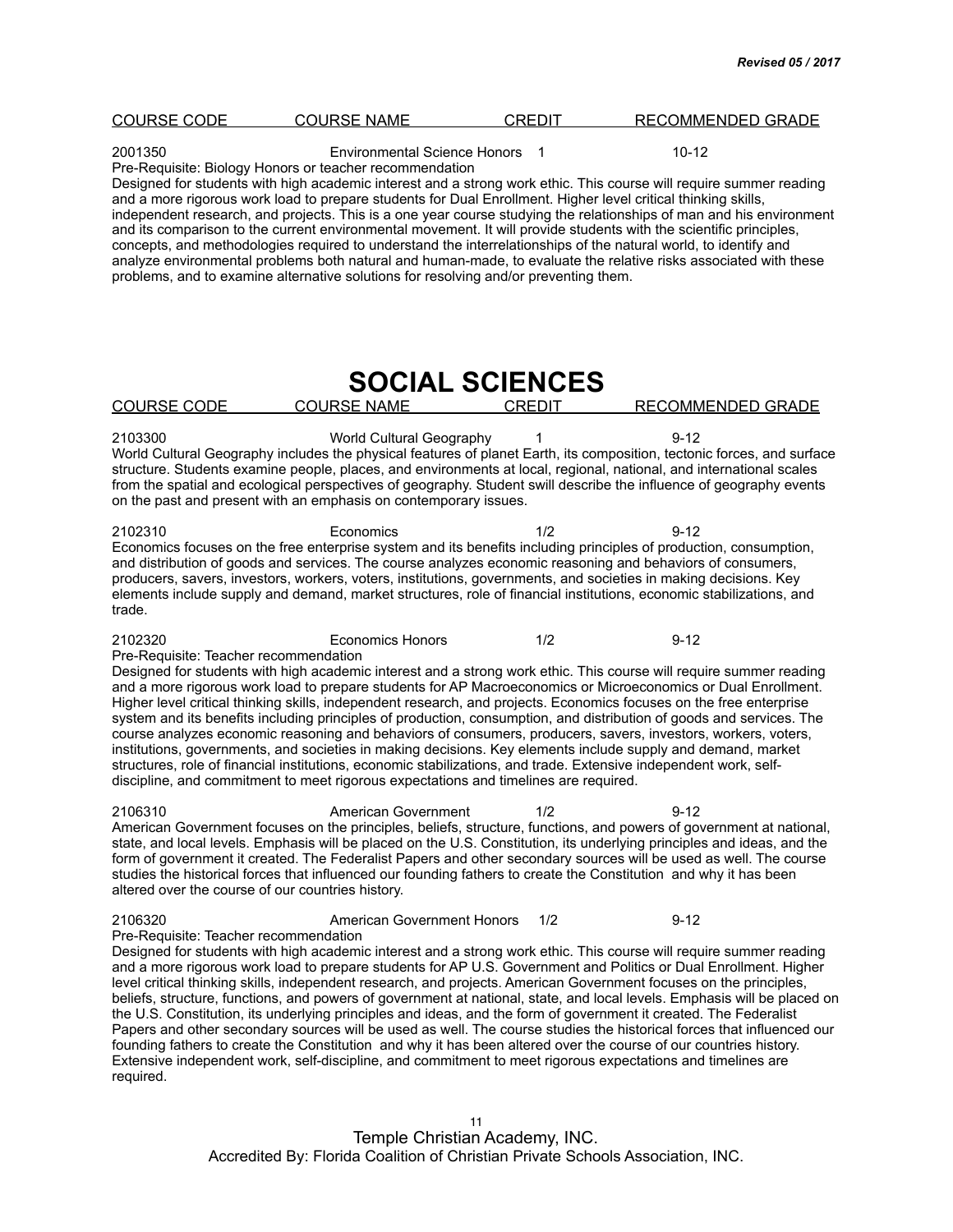| <b>COURSE CODE</b>                               | <b>COURSE NAME</b>                                                                                                                                                                                                                                                                                                                               | <b>CREDIT</b> | <b>RECOMMENDED GRADE</b>                                                                                                                                                                                                                                                                                                                                                                                                                                                           |  |
|--------------------------------------------------|--------------------------------------------------------------------------------------------------------------------------------------------------------------------------------------------------------------------------------------------------------------------------------------------------------------------------------------------------|---------------|------------------------------------------------------------------------------------------------------------------------------------------------------------------------------------------------------------------------------------------------------------------------------------------------------------------------------------------------------------------------------------------------------------------------------------------------------------------------------------|--|
| 2109310<br>world.                                | <b>World History</b><br>broad areas and that significantly influenced peoples and places in subsequent eras. Students are expected to                                                                                                                                                                                                            | 1             | $9 - 12$<br>World History emphasizes events and developments in the past that greatly affected large numbers of people across<br>compare and contrast events and developments involving diverse peoples and civilizations in different regions of the                                                                                                                                                                                                                              |  |
| 2109320<br>Pre-Requisite: Teacher recommendation | World History Honors                                                                                                                                                                                                                                                                                                                             | 1             | $9 - 12$                                                                                                                                                                                                                                                                                                                                                                                                                                                                           |  |
|                                                  | and a more rigorous work load to prepare students for AP U.S. History or Dual Enrollment. Higher level critical<br>peoples and civilizations in different regions of the world. Extensive independent work, self-discipline, and<br>commitment to meet rigorous expectations and timelines are required.                                         |               | Designed for students with high academic interest and a strong work ethic. This course will require summer reading<br>thinking skills, independent research, and projects. World History emphasizes events and developments in the past<br>that greatly affected large numbers of people across broad areas and that significantly influenced peoples and places<br>in subsequent eras. Students are expected to compare and contrast events and developments involving diverse    |  |
| 2100310                                          | American History<br>political, economic, and social issues related to industrialization and urbanization.                                                                                                                                                                                                                                        |               | 10-12<br>American History examines the people and events that shaped this country from the period of the Pilgrims to the<br>present time. Included in this study are the presidential administrations, foreign and domestic policies and the global<br>wars that transformed America from an isolated country to a modern world power. Historical content focuses on the                                                                                                           |  |
| 2100320<br>Pre-Requisite: Teacher recommendation | American History Honors                                                                                                                                                                                                                                                                                                                          | 1             | $10 - 12$                                                                                                                                                                                                                                                                                                                                                                                                                                                                          |  |
| expectations and timelines are required.         | and a more rigorous work load to prepare students for AP U.S. History or Dual Enrollment. Higher level critical<br>this country from the period of the Pilgrims to the present time. Included in this study are the presidential<br>to a modern world power. Historical content focuses on the political, economic, and social issues related to |               | Designed for students with high academic interest and a strong work ethic. This course will require summer reading<br>thinking skills, independent research, and projects. American History examines the people and events that shaped<br>administrations, foreign and domestic policies and the global wars that transformed America from an isolated country<br>industrialization and urbanization. Extensive independent work, self-discipline, and commitment to meet rigorous |  |
| 2101300                                          | Anthropology I                                                                                                                                                                                                                                                                                                                                   | 1/2           | $9 - 12$                                                                                                                                                                                                                                                                                                                                                                                                                                                                           |  |
| of observing and analyzing human behavior.       |                                                                                                                                                                                                                                                                                                                                                  |               | Anthropology is the study of humans from past to present that draws and builds upon knowledge from the social<br>sciences and biological sciences, as well as the humanities and the natural sciences. Course introduces the process                                                                                                                                                                                                                                               |  |
| 2101310                                          | Anthropology II                                                                                                                                                                                                                                                                                                                                  | 1/2           | $9 - 12$                                                                                                                                                                                                                                                                                                                                                                                                                                                                           |  |
| of observing and analyzing human behavior.       |                                                                                                                                                                                                                                                                                                                                                  |               | Anthropology is the study of humans from past to present that draws and builds upon knowledge from the social<br>sciences and biological sciences, as well as the humanities and the natural sciences. Course introduces the process                                                                                                                                                                                                                                               |  |
| 2105310                                          | World Religions I<br>historical reference the world faiths that affect their lives.                                                                                                                                                                                                                                                              | 1/2           | $9 - 12$<br>World Religions I aids students in developing a greater understanding of the panorama of beliefs, belief systems,<br>customs, and rituals of different faiths occurring in human societies globally and throughout history. Students also<br>examine the theoretical, sociological, and practical forms of religious expression in order to understand and place in                                                                                                    |  |
| 2105320                                          | World Religions II<br>World Religions II is a continuation of World Religions I. This course aids students in developing a greater                                                                                                                                                                                                               | 1/2           | $9 - 12$<br>understanding of the panorama of beliefs, belief systems, customs, and rituals of different faiths occurring in human<br>societies globally and throughout history. Students also examine the theoretical, sociological, and practical forms of<br>religious expression in order to understand and place in historical reference the world faiths that affect their lives.                                                                                             |  |
| 2105340                                          | Philosophy<br>understanding to other disciplines and to personal and civic life.                                                                                                                                                                                                                                                                 | 1/2           | $9 - 12$<br>Philosophy challenges students to examine the nature of knowledge. It provides the opportunity to assess what<br>constitutes knowledge and the different ways of knowing through a genuine exploration of the subject. Students will<br>develop an intellectually independent and creative way of thinking and encourages them to relate their philosophical                                                                                                           |  |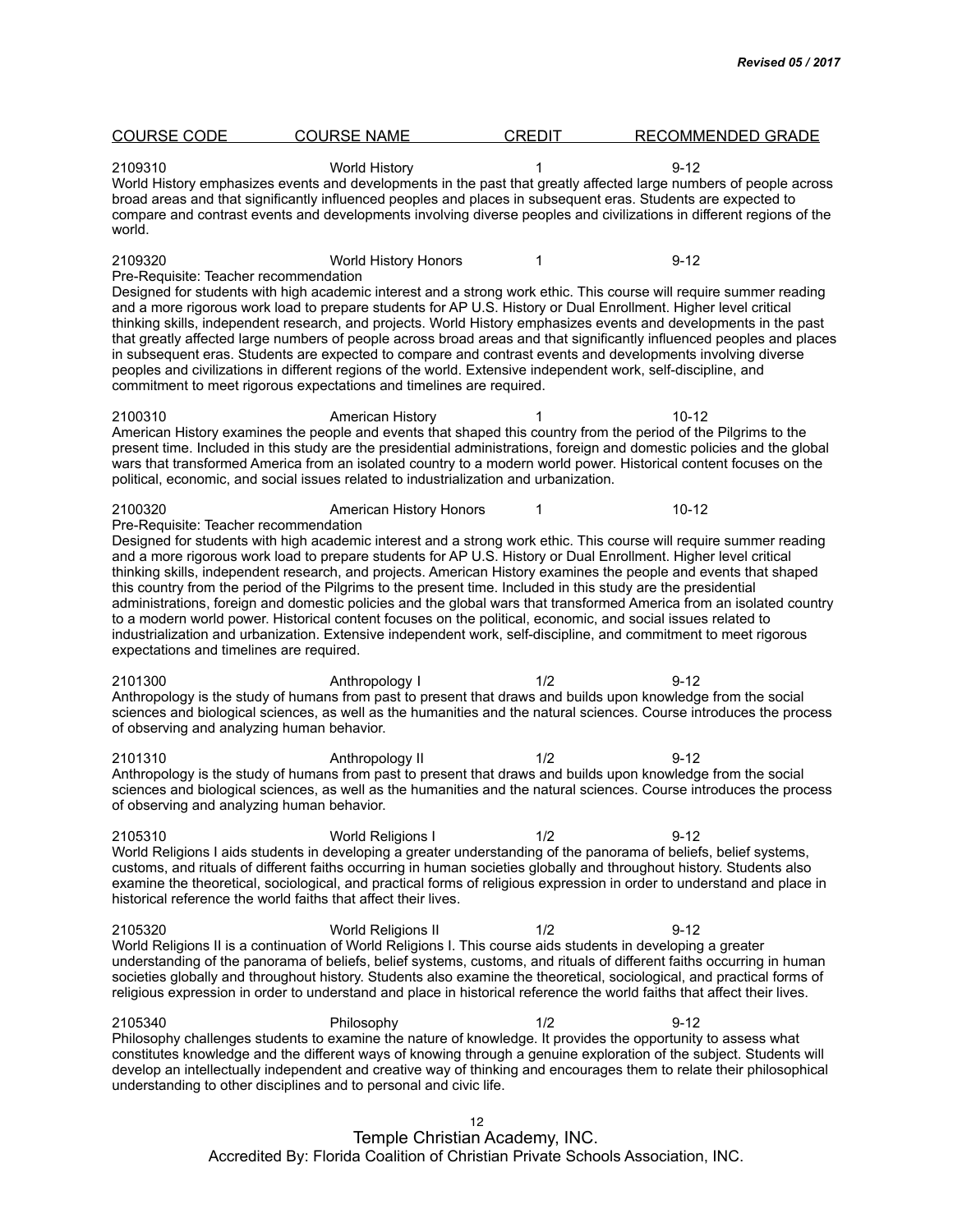| <b>COURSE CODE</b>                                    | <b>COURSE NAME</b>                                                                                                                                                                                                                                                                                                                                                     | <b>CREDIT</b> | <b>RECOMMENDED GRADE</b>                                                                                                                                                                                                                                                                                                                                                                                                                                                                                                                                                                                                                                                                                                                              |
|-------------------------------------------------------|------------------------------------------------------------------------------------------------------------------------------------------------------------------------------------------------------------------------------------------------------------------------------------------------------------------------------------------------------------------------|---------------|-------------------------------------------------------------------------------------------------------------------------------------------------------------------------------------------------------------------------------------------------------------------------------------------------------------------------------------------------------------------------------------------------------------------------------------------------------------------------------------------------------------------------------------------------------------------------------------------------------------------------------------------------------------------------------------------------------------------------------------------------------|
| 2120910<br>and knowledge of philosophical traditions. | <b>Philosophy Honors</b>                                                                                                                                                                                                                                                                                                                                               | 1/2           | $11 - 12$<br>Designed for students with high academic interest and a strong work ethic. This course will require summer reading<br>and a more rigorous work load. Philosophy challenges students to examine the nature of knowledge. It provides the<br>opportunity to assess what constitutes knowledge and the different ways of knowing through a genuine exploration of<br>the subject. Students will develop an intellectually independent and creative way of thinking and encourages them to<br>relate their philosophical understanding to other disciplines and to personal and civic life. This course promotes an<br>awareness of the plurality of philosophical traditions and develops ways of thinking that draw on personal reflection |
| 2106330                                               | Civics<br>Local government is also studied as a component of the course.                                                                                                                                                                                                                                                                                               | 1/2           | $10 - 12$<br>Civics is an overview of citizenship roles and responsibilities designed to help students become independent thinkers<br>and conscientious citizens. The course deals with political trends and behavior which citizens consider to be relevant<br>to the most pressing issues of the day. Students should develop an attitude of citizenship within a democratic society.                                                                                                                                                                                                                                                                                                                                                               |
| 2107300                                               | Psychology I<br>intelligence, creativity, frustration, stress, personality, and mental disorders.                                                                                                                                                                                                                                                                      | 1/2           | $9 - 12$<br>Psychology teaches theories of human development, motivation, brain development, and learning. Students study the<br>history of psychology, methods of research, biological basis of behavior, sensation, perception, learning, memory,                                                                                                                                                                                                                                                                                                                                                                                                                                                                                                   |
| 2107310                                               | Psychology II<br>Pre-Requisite: Psychology I or teacher recommendation<br>and a more rigorous work load to prepare students for AP Psychology.                                                                                                                                                                                                                         | 1/2           | $10 - 12$<br>Psychology teaches theories of human development, motivation, brain development, and learning. Students study the<br>history of psychology, methods of research, biological basis of behavior, sensation, perception, learning, memory,<br>intelligence, creativity, frustration, stress, personality, and mental disorders. This course will require summer reading                                                                                                                                                                                                                                                                                                                                                                     |
| 2108300<br>problems in today's world.                 | Sociology I                                                                                                                                                                                                                                                                                                                                                            | 1/2           | $9 - 12$<br>Sociology allows students to study human social behavior from a group perspective. The sociological perspective is a<br>method of studying recurring patterns in people's attitudes and actions and how these patterns vary across time,<br>cultures, and in social settings and groups. Students also analyze the role of individuals in the community and social                                                                                                                                                                                                                                                                                                                                                                        |
| 2108310<br>problems in today's world.                 | Sociology II                                                                                                                                                                                                                                                                                                                                                           | 1/2           | $9 - 12$<br>Sociology allows students to study human social behavior from a group perspective. The sociological perspective is a<br>method of studying recurring patterns in people's attitudes and actions and how these patterns vary across time,<br>cultures, and in social settings and groups. Students also analyze the role of individuals in the community and social                                                                                                                                                                                                                                                                                                                                                                        |
| 0900300<br>languages, and different performing arts.  | Humanities I                                                                                                                                                                                                                                                                                                                                                           | 1/2           | $9 - 12$<br>Humanities is the study of human culture. Areas of study within the class include literature, religion, philosophy,                                                                                                                                                                                                                                                                                                                                                                                                                                                                                                                                                                                                                       |
| 0900310<br>languages, and different performing arts.  | Humanities II                                                                                                                                                                                                                                                                                                                                                          | 1/2           | $9 - 12$<br>Humanities is the study of human culture. Areas of study within the class include literature, religion, philosophy,                                                                                                                                                                                                                                                                                                                                                                                                                                                                                                                                                                                                                       |
| 0900400                                               | Intro to Bible I<br>explored with its influence on law, history, government, morals, values, and customs.                                                                                                                                                                                                                                                              | 1             | $9 - 12$<br>Intro to Bible I is survey course of the Old Testament books of the Bible. It covers the history and impact on literature<br>and civilizations over the course of history. Students will become knowledgable in biblical content, characters, poetry,<br>and narratives that are the foundations to understanding contemporary society and culture. The biblical text will be                                                                                                                                                                                                                                                                                                                                                             |
| 0900410                                               | Intro to Bible II<br>Intro to Bible II is survey course of the New Testament books of the Bible. It covers the history and impact on<br>literature and civilizations over the course of history. Students will become knowledgable in biblical content,<br>biblical text will be explored with its influence on law, history, government, morals, values, and customs. |               | $9 - 12$<br>characters, poetry, and narratives that are the foundations to understanding contemporary society and culture. The                                                                                                                                                                                                                                                                                                                                                                                                                                                                                                                                                                                                                        |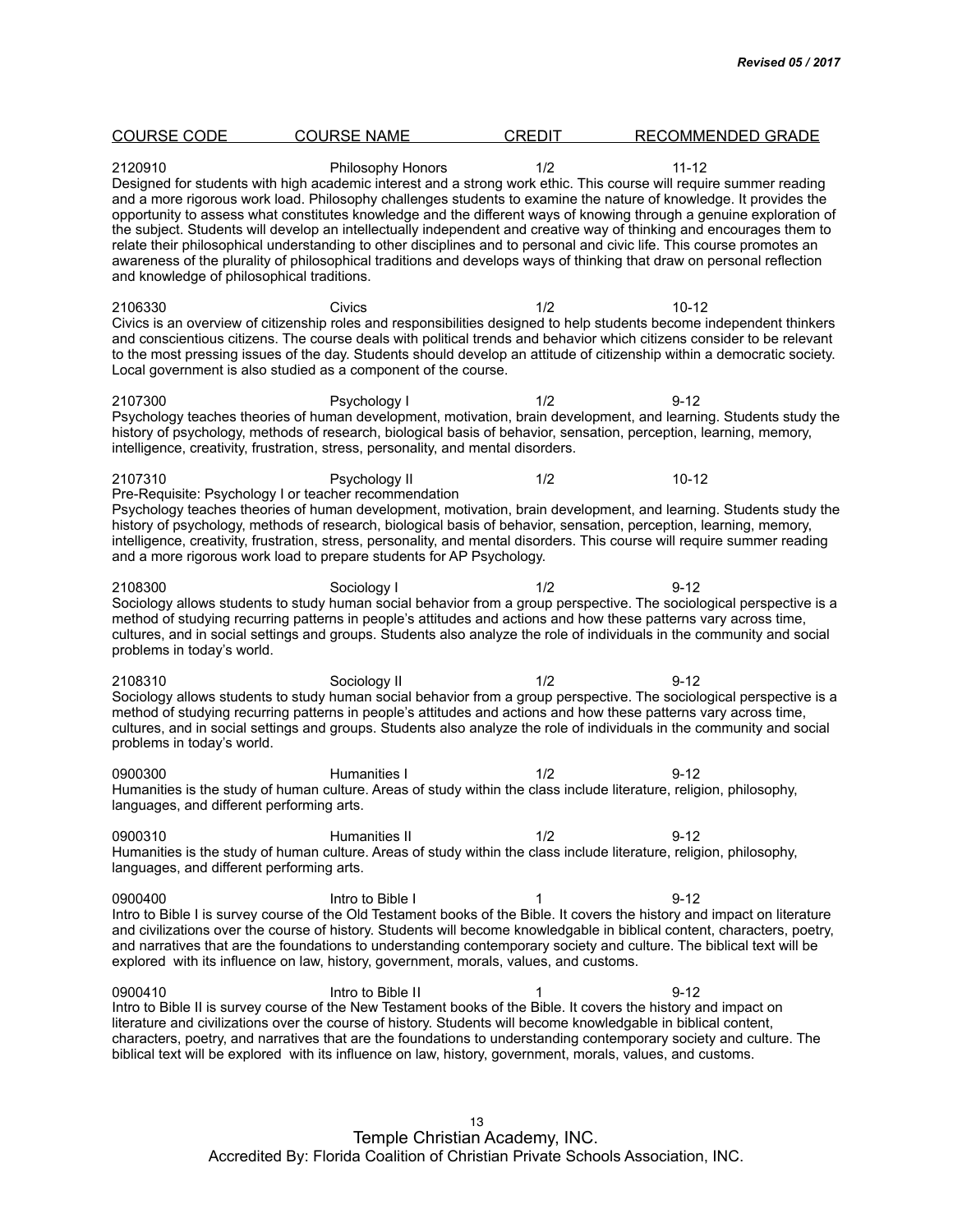| <b>COURSE CODE</b>                                                                    | <b>COURSE NAME</b>                                                                                                                                                                                                             | <b>CREDIT</b>           | <b>RECOMMENDED GRADE</b>                                                                                                                                                                                                                                                                                                                                                                                                                                                                                           |
|---------------------------------------------------------------------------------------|--------------------------------------------------------------------------------------------------------------------------------------------------------------------------------------------------------------------------------|-------------------------|--------------------------------------------------------------------------------------------------------------------------------------------------------------------------------------------------------------------------------------------------------------------------------------------------------------------------------------------------------------------------------------------------------------------------------------------------------------------------------------------------------------------|
| 0900420<br>over just one person.                                                      | Intro to Bible III                                                                                                                                                                                                             | 1                       | $9 - 12$<br>Intro to Bible III is survey course of the New Testament books of the Bible specifically on the Life of Christ. It covers<br>the history and impact on literature and civilizations over the course of history. The biblical text will be explored with<br>its influence on law, history, government, morals, values, and customs. Students will will learn in depth what Christ's<br>life was like here on earth and how it has impacted generations over the centuries and how wars have been fought |
| 2106340<br>nations other than the United States are also included.                    | <b>Political Science</b><br>Pre-Requisite: American Government or teacher recommendation<br>which decisions are made; and the basis of decision making. Comparative studies of governmental systems in                         | 1/2                     | $10 - 12$<br>Political Science provides for a study of the processes and goals of politics; processes and government; methods by                                                                                                                                                                                                                                                                                                                                                                                   |
| 2100350                                                                               | <b>Florida History</b><br>legislative procedures. Selections from Florida arts and literature will also be analyzed.                                                                                                           | 1/2                     | $9 - 12$<br>Florida History compares and contrasts the state and national developments in the areas of politics, economics,<br>history, and culture. The course uses Florida history as a basis for understanding current policies, practices, and state                                                                                                                                                                                                                                                           |
|                                                                                       |                                                                                                                                                                                                                                | <b>ELECTIVE COURSES</b> |                                                                                                                                                                                                                                                                                                                                                                                                                                                                                                                    |
| <b>COURSE CODE</b>                                                                    | <b>COURSE NAME</b>                                                                                                                                                                                                             | <b>CREDIT</b>           | <b>RECOMMENDED GRADE</b>                                                                                                                                                                                                                                                                                                                                                                                                                                                                                           |
| 0708340<br>of the structure and vocabulary of their own language.                     | Spanish I<br>principal means of communication between the teacher and students. At all levels, the culture of the Spanish-                                                                                                     |                         | $9 - 12$<br>Students in the Spanish course start by acquiring the basic skills of listening, speaking, reading, and writing, while<br>increasing their knowledge of Spanish vocabulary, structure, and pronunciation. In the classroom Spanish is the<br>speaking world is a major part of language instruction. When students learn Spanish they gain a better understanding                                                                                                                                      |
| 0708350                                                                               | Spanish II                                                                                                                                                                                                                     | 1                       | $9 - 12$                                                                                                                                                                                                                                                                                                                                                                                                                                                                                                           |
| Pre-Requisite: Spanish I                                                              | principal means of communication between the teacher and students. At all levels, the culture of the Spanish-<br>functioning effectively in Spanish obtaining increasingly more information from spoken and written languages. |                         | Students in the Spanish course start by acquiring the basic skills of listening, speaking, reading, and writing, while<br>increasing their knowledge of Spanish vocabulary, structure, and pronunciation. In the classroom Spanish is the<br>speaking world is a major part of language instruction. When students learn Spanish they gain a better understanding<br>of the structure and vocabulary of their own language. In the second course students become more capable of                                   |
| 0701320<br>structure and vocabulary of their own language.                            | French I<br>increasing their knowledge of French vocabulary, structure, and pronunciation. In the classroom French is the                                                                                                      |                         | $9 - 12$<br>Students in the French course start by acquiring the basic skills of listening, speaking, reading, and writing, while<br>principal means of communication between the teacher and students. At all levels, the culture of the French-speaking<br>world is a major part of language instruction. When students learn French they gain a better understanding of the                                                                                                                                     |
| 0701330<br>Pre-Requisite: French I<br>structure and vocabulary of their own language. | French II<br>increasing their knowledge of French vocabulary, structure, and pronunciation. In the classroom French is the                                                                                                     | 1                       | $9 - 12$<br>Students in the French course start by acquiring the basic skills of listening, speaking, reading, and writing, while<br>principal means of communication between the teacher and students. At all levels, the culture of the French-speaking<br>world is a major part of language instruction. When students learn French they gain a better understanding of the                                                                                                                                     |
| 0717300                                                                               | American Sign Language I<br>better understanding of the structure and vocabulary of a silent community.                                                                                                                        |                         | $9 - 12$<br>Students in the American Sign Language course start by acquiring the basic skills of communicating their knowledge<br>of the English vocabulary, structure, and pronunciation in sign language. In the classroom Sign Language is the<br>principal means of communication between the teacher and students. At all levels, the culture of the Sign Language-<br>speaking world is a major part of language instruction. When students learn American Sign language they gain a                         |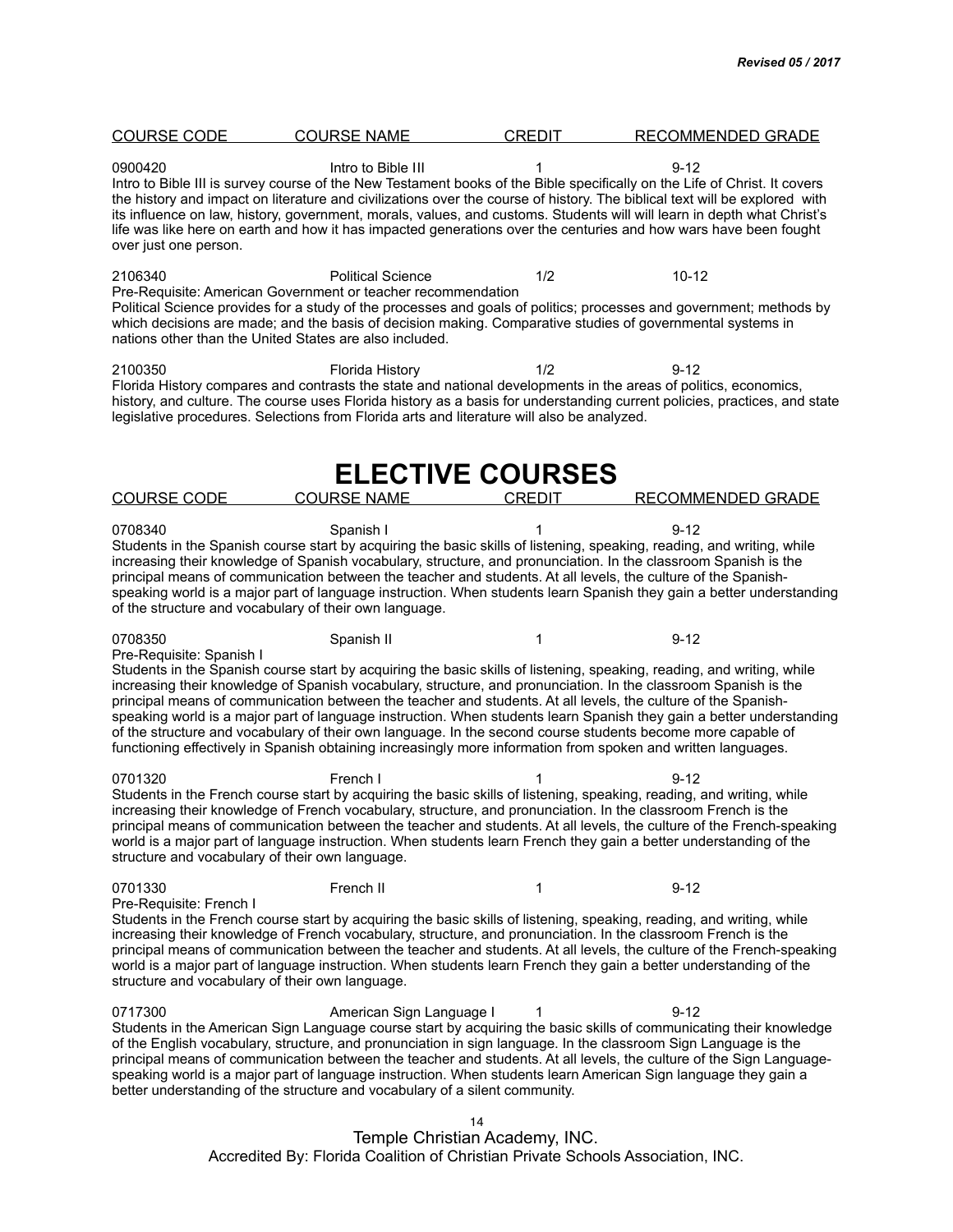| <b>COURSE CODE</b>                                                                           | <b>COURSE NAME</b>                                                         | <b>CREDIT</b> | <b>RECOMMENDED GRADE</b>                                                                                                                                                                                                                                                                                                                                                                                                                                                                           |  |
|----------------------------------------------------------------------------------------------|----------------------------------------------------------------------------|---------------|----------------------------------------------------------------------------------------------------------------------------------------------------------------------------------------------------------------------------------------------------------------------------------------------------------------------------------------------------------------------------------------------------------------------------------------------------------------------------------------------------|--|
| 0717310<br>Pre-Requisite: American Sign Language I                                           | American Sign Language II                                                  | 1             | $9 - 12$                                                                                                                                                                                                                                                                                                                                                                                                                                                                                           |  |
|                                                                                              | better understanding of the structure and vocabulary of a silent community |               | Students in the American Sign Language course start by acquiring the basic skills of communicating their knowledge<br>of the English vocabulary, structure, and pronunciation in sign language. In the classroom Sign Language is the<br>principal means of communication between the teacher and students. At all levels, the culture of the Sign Language-<br>speaking world is a major part of language instruction. When students learn American Sign language they gain a                     |  |
| 0702320<br>of the structure and vocabulary of their own language.                            | German I                                                                   |               | $9 - 12$<br>Students in the German course start by acquiring the basic skills of listening, speaking, reading, and writing, while<br>increasing their knowledge of German vocabulary, structure, and pronunciation. In the classroom German is the<br>principal means of communication between the teacher and students. At all levels, the culture of the German-<br>speaking world is a major part of language instruction. When students learn German they gain a better understanding          |  |
| 0702330                                                                                      | German II                                                                  | 1             | $9 - 12$                                                                                                                                                                                                                                                                                                                                                                                                                                                                                           |  |
| Pre-Requisite: German I<br>of the structure and vocabulary of their own language.            |                                                                            |               | Students in the German course start by acquiring the basic skills of listening, speaking, reading, and writing, while<br>increasing their knowledge of German vocabulary, structure, and pronunciation. In the classroom German is the<br>principal means of communication between the teacher and students. At all levels, the culture of the German-<br>speaking world is a major part of language instruction. When students learn German they gain a better understanding                      |  |
| 0104340<br>portfolio will be required.                                                       | Drawing I                                                                  |               | $9 - 12$<br>Students design and produce a wide variety of drawing artworks to create a process portfolio. They study art history,<br>the elements and principles of design, critiquing, and aesthetics. Activities include working with pencil, pen, charcoal,<br>pastels, colored pencils, watercolor, acrylic, and mixed media. A reasonable studio fee, a sketchbook, and an art                                                                                                                |  |
| 0104350<br>Pre-Requisite: Drawing I or teacher recommendation<br>portfolio will be required. | Drawing II                                                                 | 1             | $9 - 12$<br>Students design and produce a wide variety of drawing artworks to create a process portfolio. They study art history,<br>the elements and principles of design, critiquing, and aesthetics. Activities include working with pencil, pen, charcoal,<br>pastels, colored pencils, watercolor, acrylic, and mixed media. A reasonable studio fee, a sketchbook, and an art                                                                                                                |  |
| 0800300                                                                                      | Health I                                                                   | 1/2           | $9 - 12$<br>Health I includes units in drug education, mental health, nutrition and fitness, and consumer education. It also covers<br>the family structure and God's design and plan for us as individuals when it comes to family and relationships.                                                                                                                                                                                                                                             |  |
| 0800310<br>aid.                                                                              | Health II                                                                  | 1/2           | 9-12<br>Health II includes units in drug education, mental health, nutrition and fitness, and consumer education. It also covers<br>the family structure and God's design and plan for us as individuals when it comes to family and relationships.<br>Students will learn violence prevention, parenting, environmental health, and safety measures such as CPR and first                                                                                                                         |  |
| 2400300<br>make effective leaders.                                                           | Leadership Skills Development 1                                            |               | $9 - 12$<br>Leadership will provide students an opportunity to develop a fundamental understanding of a variety of skills and<br>processes that are part of establishing personal leadership qualities and recognizing the styles and paradigms that                                                                                                                                                                                                                                               |  |
| 2400310<br>community service project.                                                        | Leadership Techniques                                                      | 1             | $9 - 12$<br>Leadership will provide students an opportunity to develop a fundamental understanding of a variety of skills and<br>processes that are part of establishing personal leadership qualities and recognizing the styles and paradigms that<br>make effective leaders. Two additional skills will be integrated into the course: effective communication and program<br>research, and planning and implementation. The course culminates in the research, design, and implementation of a |  |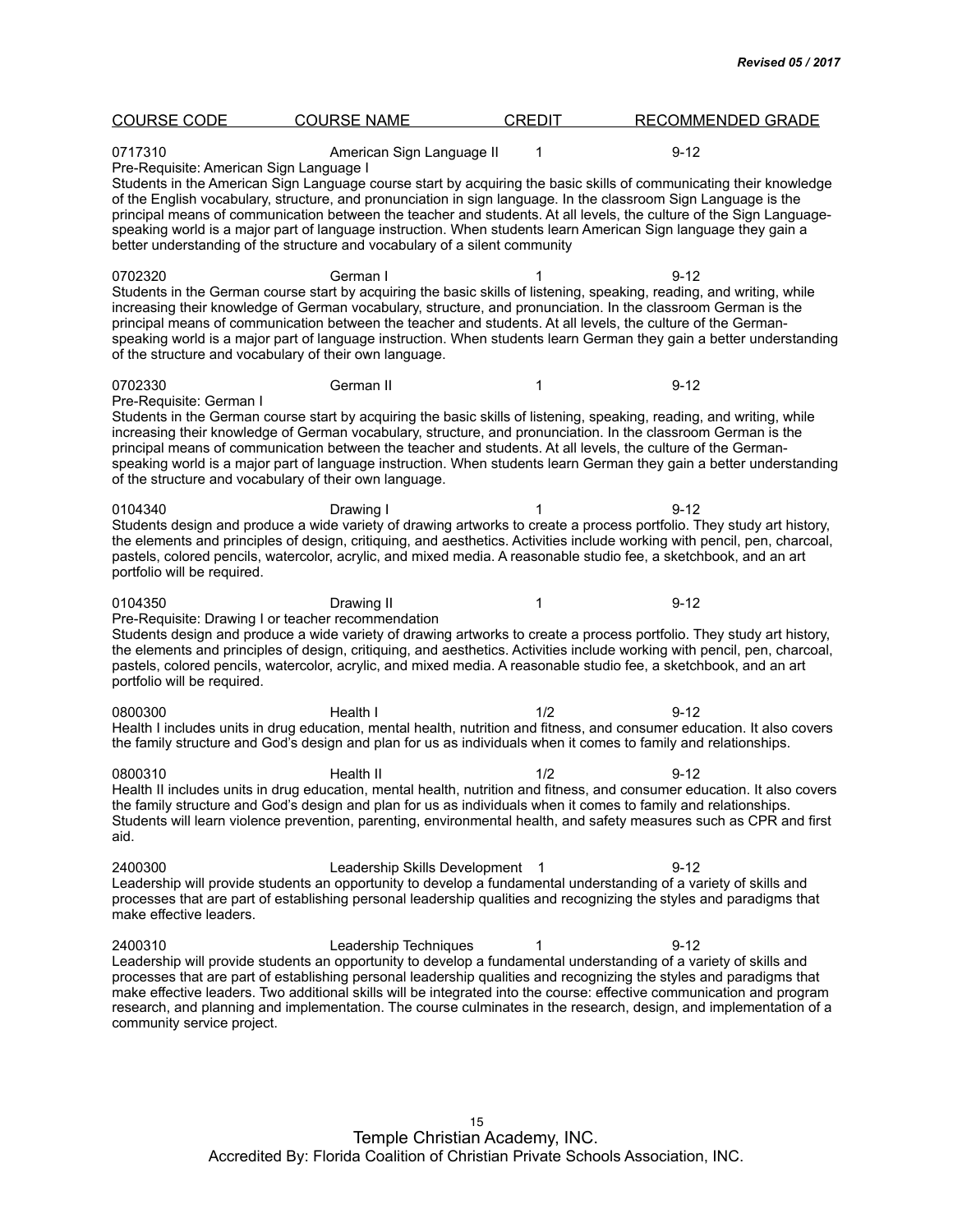| <b>COURSE CODE</b>               | <b>COURSE NAME</b>                                                                                                                                                                                                                                                                                                                                                                                                                                              | <b>CREDIT</b>     | <b>RECOMMENDED GRADE</b>                                                                                                                                                                                                                                                                                                                                                                                         |
|----------------------------------|-----------------------------------------------------------------------------------------------------------------------------------------------------------------------------------------------------------------------------------------------------------------------------------------------------------------------------------------------------------------------------------------------------------------------------------------------------------------|-------------------|------------------------------------------------------------------------------------------------------------------------------------------------------------------------------------------------------------------------------------------------------------------------------------------------------------------------------------------------------------------------------------------------------------------|
| 1501300<br>lives.                | <b>Personal Fitness</b><br>Personal Fitness provides students with a range of knowledge and skills that enable them to understand the                                                                                                                                                                                                                                                                                                                           | 1/2               | $9 - 12$<br>importance of an active lifestyle and to design effective and appropriate personal fitness programs throughout their                                                                                                                                                                                                                                                                                 |
| 1501310<br>and body composition. | Fitness Lifestyle Design                                                                                                                                                                                                                                                                                                                                                                                                                                        | 1/2               | $9 - 12$<br>Fitness Lifestyle Design identifies what a student should know and be able to do as a result of a quality program. The<br>goal is to maintain appropriate levels of cardiorespiratory endurance, muscular strength and endurance, flexibility,                                                                                                                                                       |
| 1501340<br>1501350<br>1501360    | Weight Training I<br>Weight Training II<br>Weight Training III<br>Pre-Requisite: Weight Training I or teacher recommendation<br>Weight Training provides an opportunity to further engage in activities designed to develop strength, muscular<br>endurance, cardiovascular efficiency, flexibility, speed, and agility. Students are exposed to advance training<br>programs. Students may be charged a fee to help cover the cost of materials and equipment. | 1/2<br>1/2<br>1/2 | $9 - 12$<br>$9 - 12$<br>$9 - 12$                                                                                                                                                                                                                                                                                                                                                                                 |
| 1502410<br>1502420<br>1502430    | Individual Dual Sports I<br>Individual Dual Sports II<br>Individual Dual Sports III<br>personal fitness plans. Students learn game rules, engage in tournaments, and officiate tournaments.                                                                                                                                                                                                                                                                     | 1/2<br>1/2<br>1/2 | $9 - 12$<br>$9 - 12$<br>$9 - 12$<br>These courses provide the opportunity to refine, expand, and improve specific sport skills, game strategies, and                                                                                                                                                                                                                                                             |
| 1501390                          | <b>Comprehensive Fitness</b><br>will evaluate their fitness levels, as well as develop and engage in a fitness program.                                                                                                                                                                                                                                                                                                                                         | 1/2               | $9 - 12$<br>Comprehensive Fitness is designed to provide concepts, principles, and values for healthy life-style decision making.<br>Students apply these strategies to personal physical fitness and the development of lifelong fitness pursuits. Students                                                                                                                                                     |
| 1503350<br>1503360               | Team Sports I<br>Team Sports II<br>fair play. Students are expected to demonstrate competency in the sports participated in.                                                                                                                                                                                                                                                                                                                                    | 1/2<br>1/2        | $9 - 12$<br>$9 - 12$<br>Students enrolled in team sports are expected to develop health related fitness and an appreciation for teamwork and                                                                                                                                                                                                                                                                     |
| 0108310<br>0108320<br>0108330    | Creative Photography I<br>Creative Photography II<br>Creative Photography III<br>gain an understanding of Adobe Photoshop and Adobe Lightroom. Students are requested to have their DSLR                                                                                                                                                                                                                                                                        | 1<br>1<br>1       | $9 - 12$<br>$9 - 12$<br>$9 - 12$<br>In Creative Photography students will photograph, manipulate, and print a wide variety of quality digital photographic<br>artworks to create a portfolio. Students will study the elements of art, design, critiquing, and aesthetics. Students will<br>camera or a camera capable of capturing pictures 10-megapixels or higher (a cellular device will not be sufficient). |
| 0106300<br>0106310               | Graphic Design I<br>Graphic Design II<br>artwork and how to animate it. They will learn how to improve and artistically alter pictures.                                                                                                                                                                                                                                                                                                                         | 1<br>1            | $9 - 12$<br>$9 - 12$<br>Graphic Design teaches students how to use Adobe Illustrator, Adobe After Effects, and Adobe Photoshop, programs<br>used widely throughout the art, business, scientific, design and multimedia industries. Students learn how to create                                                                                                                                                 |
| 1100420<br>1100430               | Digital Video Production I<br>Digital Video Production II<br>Digital Video Production teaches students how to use Adobe After Effects, Adobe Premiere Pro, Adobe Media<br>industries. Students learn how to manipulate raw film footage and render it out for DVD or web usage.                                                                                                                                                                                 | 1<br>1            | $9 - 12$<br>$9 - 12$<br>Encoder, and Adobe Photoshop, programs used widely throughout the art, business, scientific, design and multimedia                                                                                                                                                                                                                                                                       |